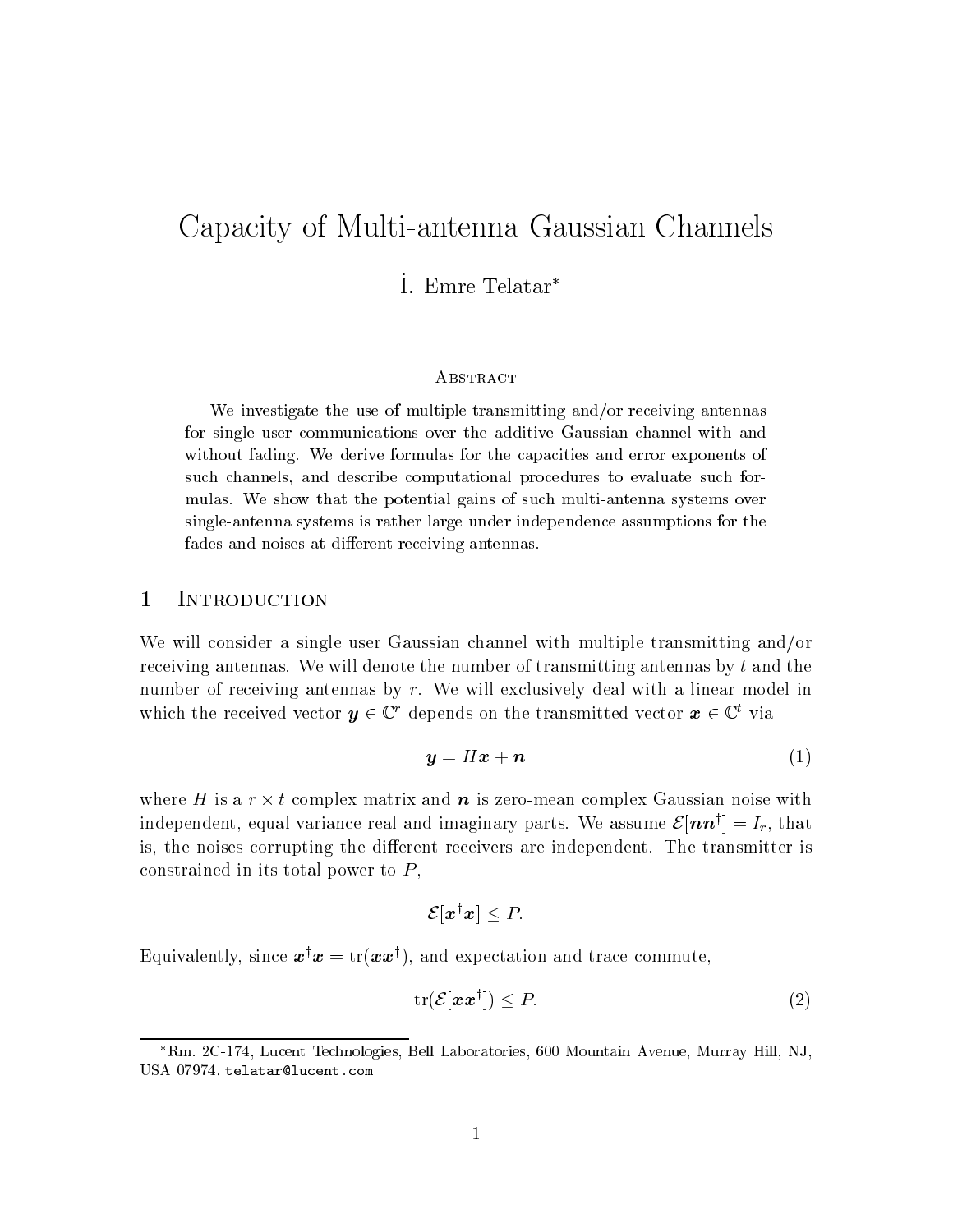This second form of the power constraint will prove more useful in the upcoming discussion.

We will consider several scenarios for the matrix  $H$ :

- 1.  $H$  is deterministic.
- 2. H is a random matrix (for which we shall use the notation  $H$ ), chosen according to a probability distribution and each use of the channel corresponds to an independent realization of  $H$ .
- 3.  $H$  is a random matrix, but is fixed once it is chosen.

The main focus of this paper in on the last two of these cases. The first case is included so as to expose the techniques used in the later cases in a more familiar context. In the cases when  $H$  is random, we will assume that its entries form an i.i.d. Gaussian collection with zero-mean, independent real and imaginary parts, each with variance  $1/2$ . Equivalently, each entry of **H** has uniform phase and Rayleigh magnitude. This choice models a  $Rayleigh fading$  environment with enough separation within the receiving antennas and the transmitting antennas such that the fades for each transmitting-receiving antenna pair are independent. In all cases, we will assume that the *realization* of  $\boldsymbol{H}$  is known to the receiver, or, equivalently, the channel output consists of the pair  $\{g\}$  is the distribution of H is the distribution of H is the distribution of H is a consistent of H is

## 2 **PRELIMINARIES**

A complex random vector  $\bm{x} \in \mathbb{C}^n$  is said to be Gaussian if the real random vector  $\hat{\mathbf{x}} \in \mathbb{R}^{2n}$  consisting of its real and imaginary parts,  $\hat{\mathbf{x}} = \begin{bmatrix} \Re(\mathbf{x}) \\ \Im(\mathbf{x}) \end{bmatrix}$ , is G  $\sim \cdots$ in the contract of the contract of the contract of the contract of the contract of the contract of the contract of the contract of the contract of the contract of the contract of the contract of the contract of the contrac is given the contract of the contract of the contract of the contract of the contract of the contract of the contract of the contract of the contract of the contract of the contract of the contract of the contract of the c to specify the distribution of a complex Gaussian random vector  $x$ , it is necessary to specify the expectation and covariance of  $\hat{x}$ , namely,

$$
\mathcal{E}[\hat{\boldsymbol{x}}] \in \mathbb{R}^{2n} \quad \text{and} \quad \mathcal{E}\big[(\hat{\boldsymbol{x}}-\mathcal{E}[\hat{\boldsymbol{x}}])(\hat{\boldsymbol{x}}-\mathcal{E}[\hat{\boldsymbol{x}}])^{\dagger}\big] \in \mathbb{R}^{2n \times 2n}.
$$

We will say that a complex Gaussian random vector  $\boldsymbol{x}$  is *circularly symmetric* if the covariance of the corresponding  $\hat{x}$  has the structure

$$
\mathcal{E}\left[ (\hat{\boldsymbol{x}} - \mathcal{E}[\hat{\boldsymbol{x}}]) (\hat{\boldsymbol{x}} - \mathcal{E}[\hat{\boldsymbol{x}}])^{\dagger} \right] = \frac{1}{2} \begin{bmatrix} \Re(\boldsymbol{Q}) & -\Im(\boldsymbol{Q}) \\ \Im(\boldsymbol{Q}) & \Re(\boldsymbol{Q}) \end{bmatrix} \tag{3}
$$

for some Hermitian non-negative definite  $Q \in \mathbb{C}^{n \times n}$ . Note that the real part of an Hermitian matrix is symmetric and the imaginary part of an Hermitian matrix is anti-symmetric and thus the matrix appearing in (3) is real and symmetric. In this case  $\mathcal{E}[(\bm{x}-\mathcal{E}[\bm{x}])(\bm{x}-\mathcal{E}[\bm{x}])^{\dagger}]=Q$ , and thus, a circularly symmetric complex Gaussian random vector x is specified by prescribing  $\mathcal{E}[\mathbf{x}]$  and  $\mathcal{E}[(\mathbf{x}-\mathcal{E}[\mathbf{x}])(\mathbf{x}-\mathcal{E}[\mathbf{x}])^{\dagger}]$ .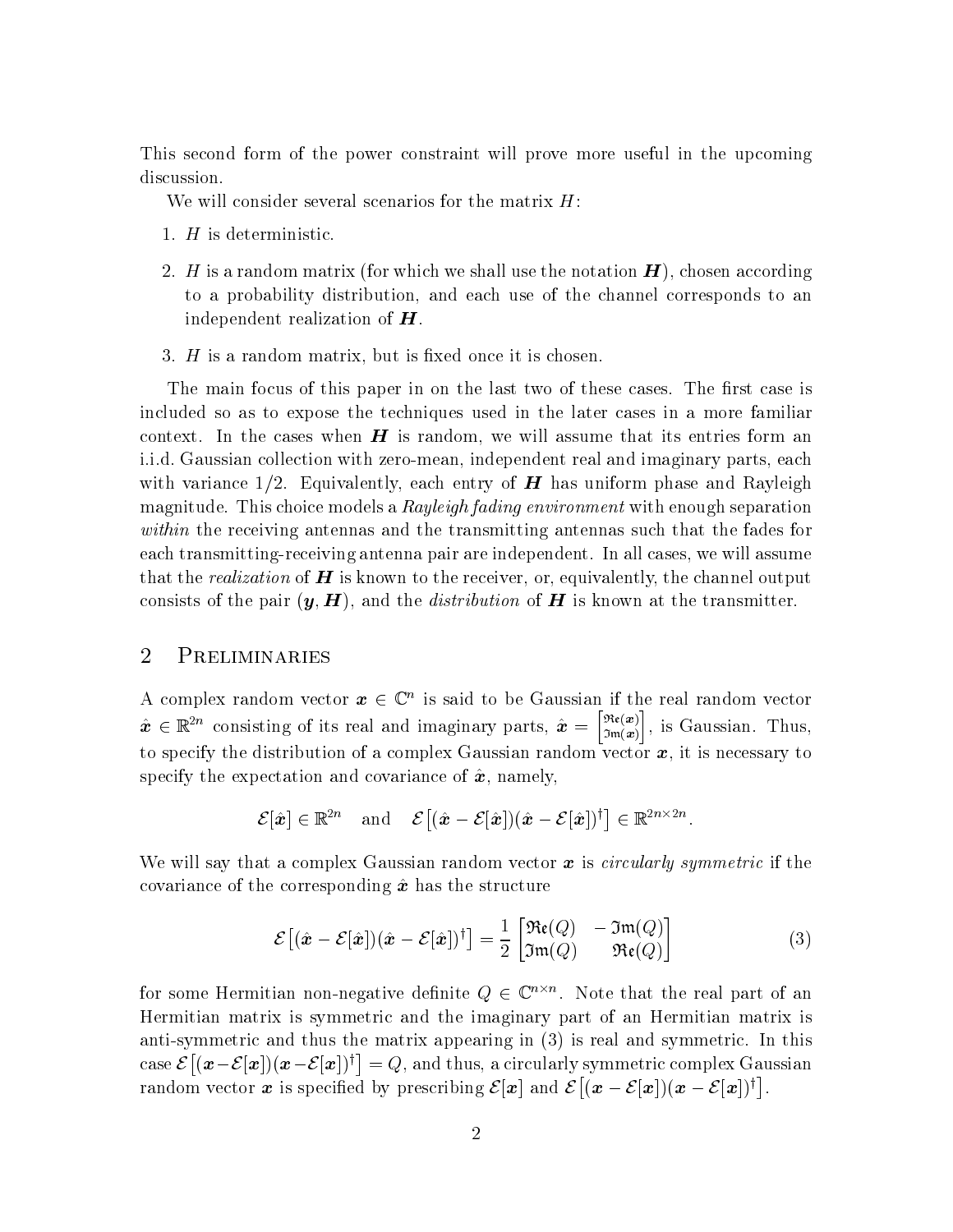For any  $z \in \mathbb{C}^n$  and  $A \in \mathbb{C}^{n \times m}$  define

$$
\hat{z} = \begin{bmatrix} \mathfrak{Re}(z) \\ \mathfrak{Im}(z) \end{bmatrix} \quad \text{and} \quad \hat{A} = \begin{bmatrix} \mathfrak{Re}(A) & -\mathfrak{Im}(A) \\ \mathfrak{Im}(A) & \mathfrak{Re}(A) \end{bmatrix}.
$$

LEMMA 1. The mappings  $z \to \hat{z} = \begin{bmatrix} \Re(\zeta) \\ \Im(\zeta) \end{bmatrix}$  and Imzin the contract of the contract of the contract of the contract of the contract of the contract of the contract of the contract of the contract of the contract of the contract of the contract of the contract of the contrac and  $A \rightarrow \hat{A} = \begin{bmatrix} \Re(A) & -\Im(\hat{A}) \\ \Im(\hat{A}) & \Re(\hat{A}) \end{bmatrix}$  has ImA- ReAin the contract of the contract of the contract of the contract of the contract of the contract of the contract of the contract of the contract of the contract of the contract of the contract of the contract of the contrac following properties

$$
C = AB \iff \hat{C} = \hat{A}\hat{B}
$$
 (4a)

$$
C = A + B \iff \hat{C} = \hat{A} + \hat{B} \tag{4b}
$$

 $C = A^{\dagger} \iff \hat{C} = \hat{A}^{\dagger}$  $(4c)$ 

$$
C = A^{-1} \iff \hat{C} = \hat{A}^{-1} \tag{4d}
$$

$$
\det(\hat{A}) = |\det(A)|^2 = \det(AA^{\dagger})\tag{4e}
$$

$$
z = x + y \iff \hat{z} = \hat{x} + \hat{y} \tag{4f}
$$

$$
y = Ax \iff \hat{y} = \hat{A}\hat{x} \tag{4g}
$$

$$
\mathfrak{Re}(x^{\dagger}y) = \hat{x}^{\dagger}\hat{y}.\tag{4h}
$$

*Proof.* The properties (4a), (4b) and (4c) are immediate. (4d) follows from (4a) and the fact that  $I_n = I_{2n}$ . (He) follows from

$$
\det(\hat{A}) = \det\left(\begin{bmatrix} I & iI \\ 0 & I \end{bmatrix} \hat{A} \begin{bmatrix} I & -iI \\ 0 & I \end{bmatrix}\right) = \det\left(\begin{bmatrix} A & 0 \\ \mathfrak{Im}(A) & A^* \end{bmatrix}\right) = \det(A) \det(A)^*.
$$

 $(4f)$ ,  $(4g)$  and  $(4h)$  are immediate.

COROLLARY 1.  $U \in \mathbb{C}^{n \times n}$  is unitary if and only if  $U \in \mathbb{R}^{2n \times 2n}$  is orthonormal.

*Proof.* 
$$
U^{\dagger}U = I_n \iff (\hat{U})^{\dagger}\hat{U} = \hat{I}_n = I_{2n}.
$$

COROLLARY 2. If  $Q \in \mathbb{C}^{n \times n}$  is non-negative definite then so is  $Q \in \mathbb{R}^{2n \times 2n}$ .

*Proof.* Given  $x = [x_1, \ldots, x_{2n}]^{\dagger} \in \mathbb{R}^{2n}$ , let  $z = [x_1 + jx_{n+1}, \ldots, x_n + jx_{2n}]^{\dagger} \in \mathbb{C}^n$ , so  $\mathbf{1}$  and  $\mathbf{1}$  and  $\mathbf{1}$  and  $\mathbf{1}$  and  $\mathbf{1}$ 

$$
x^{\dagger} \hat{Q} x = \Re(z^{\dagger} Q z) = z^{\dagger} Q z \ge 0.
$$

The probability density (with respect to the standard Lebesgue measure on  $\mathbb{C}^n$ ) of a circularly symmetric complex Gaussian with mean  $\mu$  and covariance  $Q$  is given

 $\Box$ 

 $\Box$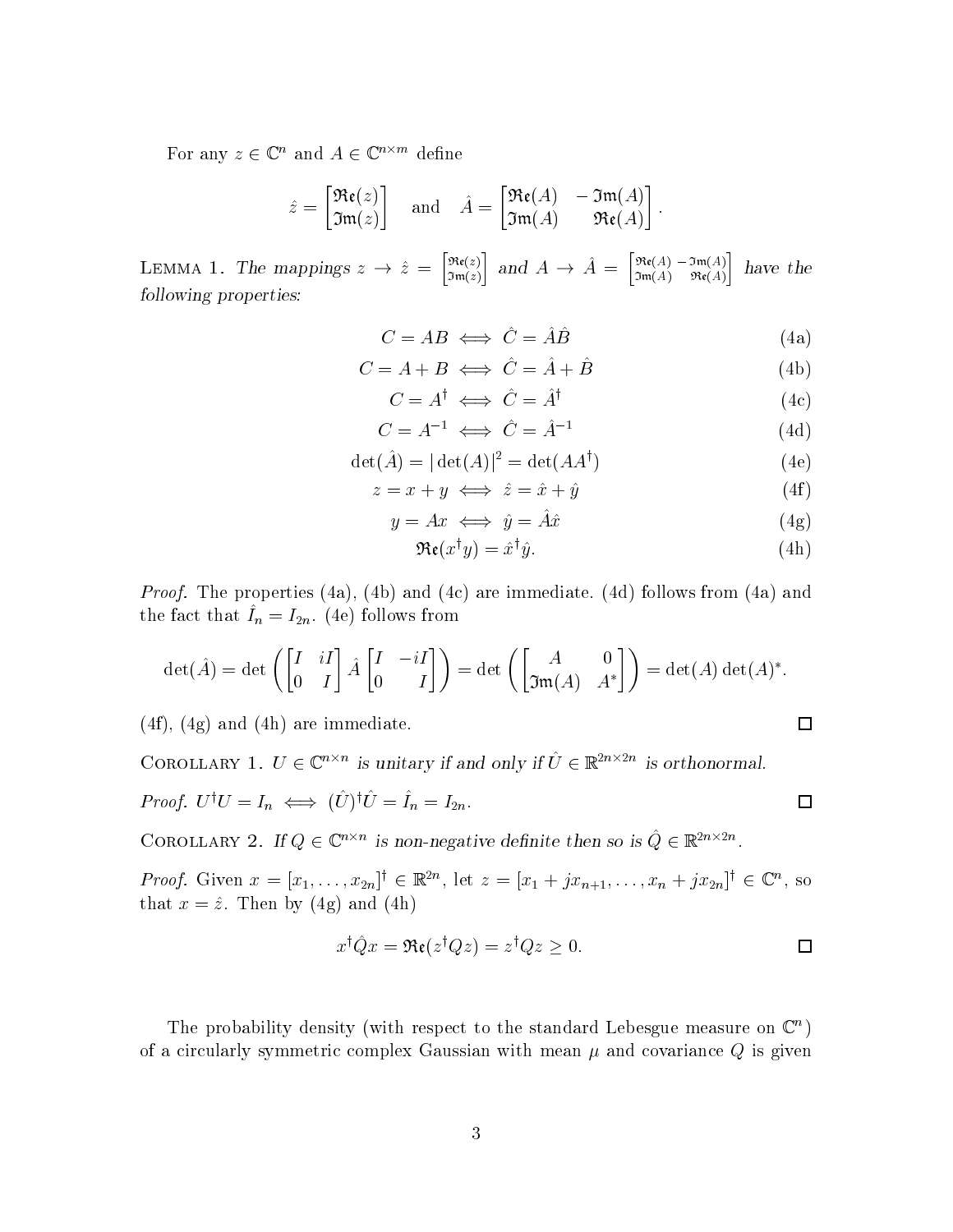$\gamma_{\mu,Q}(x) = \det(\pi \hat{Q})^{-1/2} \exp(-(\hat{x} - \hat{\mu})^{\dagger} \hat{Q}^{-1}(\hat{x} - \hat{\mu}))$  $= det(\pi Q)^{-1} exp(-(x-\mu)^{\dagger}Q^{-1}(x-\mu))$ 

where the second equality follows from  $(4d)$ – $(4h)$ . The differential entropy of a complex Gaussian  $x$  with covariance  $Q$  is given by

$$
\mathcal{H}(\gamma_Q) = \mathcal{E}_{\gamma_Q}[-\log \gamma_Q(\boldsymbol{x})]
$$
  
= log det( $\pi Q$ ) + (log *e*)  $\mathcal{E}[\boldsymbol{x}^\dagger Q^{-1}\boldsymbol{x}]$   
= log det( $\pi Q$ ) + (log *e*) tr( $\mathcal{E}[\boldsymbol{x}\boldsymbol{x}^\dagger]Q^{-1}$ )  
= log det( $\pi Q$ ) + (log *e*) tr(*I*)  
= log det( $\pi eQ$ ).

For us the importance of the circularly symmetric complex Gaussians is due to the following lemma circularly symmetric complex Gaussians are entropy maximizers

LEMMA 2. Suppose the complex random vector  $x \in \mathbb{C}^n$  is zero-mean and satisfies  $\mathcal{E}[\bm{x} \bm{x}^\dagger] = Q$ , i.e.,  $\mathcal{E}[\bm{x}_i \bm{x}_j^*] = Q_{ij}, \ 1 \leq i,j \leq n$ . Then the entropy of  $\bm{x}$  satisfies  $\mathcal{H}(\bm{x}) \leq \log \det(\pi eQ)$  with equality if and only if  $\bm{x}$  is a circularly symmetric complex

$$
\mathcal{E}[\boldsymbol{x}\boldsymbol{x}^\dagger] = Q
$$

*Proof.* Let p be any density function satisfying  $\int_{\mathbb{C}^n} p(x) x_i x_j^* dx = Q_{ij}$ ,  $1 \le i, j \le n$ . Let

$$
\gamma_Q(x) = \det(\pi Q)^{-1} \exp(-x^{\dagger} Q^{-1} x).
$$

Observe that  $\int_{\mathbb{C}^n} \gamma_Q(x) x_i x_i^* dx = Q_{ij}$ , and that  $\log \gamma_Q(x)$  is a linear combination of the terms  $x_i x_j^*$ . Thus  $\mathcal{E}_{\gamma_Q}[\log \gamma_Q(\boldsymbol{x})] = \mathcal{E}_p[\log \gamma_Q(\boldsymbol{x})]$ . Then,

$$
\mathcal{H}(p) - \mathcal{H}(\gamma_Q) = -\int_{\mathbb{C}^n} p(x) \log p(x) dx + \int_{\mathbb{C}^n} \gamma_Q(x) \log \gamma_Q(x) dx
$$
  
= 
$$
-\int_{\mathbb{C}^n} p(x) \log p(x) dx + \int_{\mathbb{C}^n} p(x) \log \gamma_Q(x) dx
$$
  
= 
$$
\int_{\mathbb{C}^n} p(x) \log \frac{\gamma_Q(x)}{p(x)} dx
$$
  
\$\leq 0\$,

with equality only if  $p = \gamma_Q$ . Thus  $\mathcal{H}(p) \leq \mathcal{H}(\gamma_Q)$ .

LEMMA 3. If  $\bm{x} \in \mathbb{C}^n$  is a circularly symmetric complex Gaussian then so is  $\bm{y} = A\bm{x}$ for any  $A \in \mathbb{C}^{m \times n}$ .

 $\overline{4}$ 

by

 $\Box$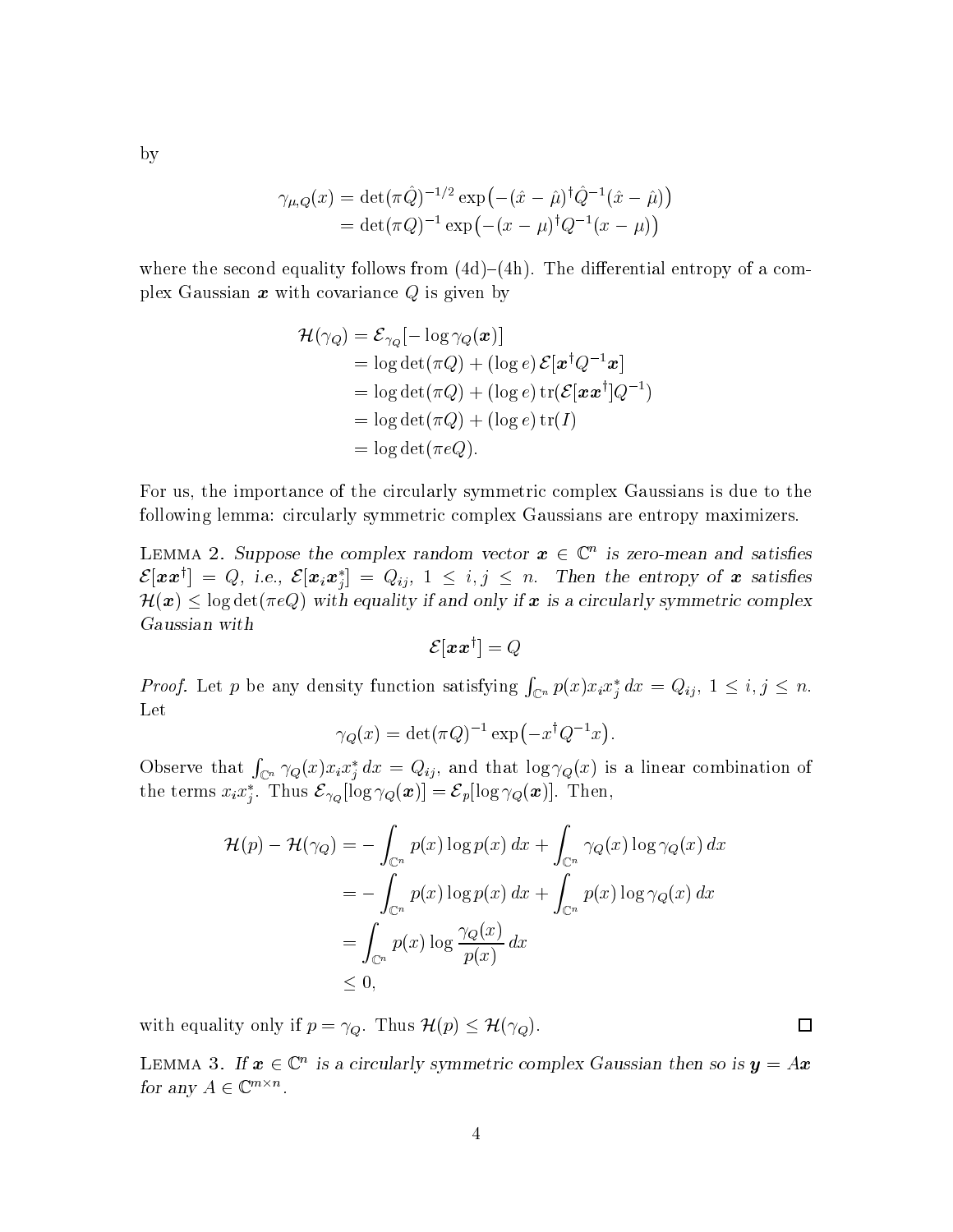*Proof.* We may assume x is zero-mean. Let  $Q = \mathcal{E}[\mathbf{x} \mathbf{x}^\dagger]$ . Then y is zero-mean,  $y = Au$ , and

$$
\mathcal{E}[\hat{\bm{y}}\hat{\bm{y}}^\dagger]=\hat{A}\,\mathcal{E}[\hat{\bm{x}}\hat{\bm{x}}^\dagger]\hat{A}^\dagger=\tfrac{1}{2}\hat{A}\hat{Q}\hat{A}^\dagger=\tfrac{1}{2}\hat{K}
$$

where  $\Lambda = A \mathcal{Q} A$ .

LEMMA 4. If  $x$  and  $y$  are independent circularly symmetric complex Gaussians, then  $z = x + y$  is a circularly symmetric complex Gaussian.

*Proof.* Let  $A = \mathcal{E}[\boldsymbol{x}\boldsymbol{x}^\dagger]$  and  $B = \mathcal{E}[\boldsymbol{y}\boldsymbol{y}^\dagger]$ . Then  $\mathcal{E}[\hat{\boldsymbol{z}}\hat{\boldsymbol{z}}^\dagger] = \frac{1}{2}C$  with  $C = A + B$ .

#### 3 THE GAUSSIAN CHANNEL WITH FIXED TRANSFER FUNCTION

We will start by reminding ourselves the case of deterministic  $H$ . The results of this section can be inferred from  $[1, Ch. 8]$ 

#### 3.1 CAPACITY

We will rst derive an expression for the capacity CH- P of this channel To that end, we will maximize the average mutual information  $\mathcal{I}(\bm{x}; \bm{y})$  between the input and the output of the channel over the choice of the distribution of  $x$ .

By the singular value decomposition theorem, any matrix  $H \in \mathbb{C}^{\prime \wedge \iota}$  can be written as

$$
H = UDV^{\dagger}
$$

where  $U \in \mathbb{C}'$  and  $V \in \mathbb{C}^{\kappa}$  are unitary, and  $D \in \mathbb{R}'$  is non-negative and diagonal. In fact, the diagonal entries of  $D$  are the non-negative square roots of the eigenvalues of  $H$  H<sub>s</sub>, the columns of U are the eigenvectors of  $H$   $H^+$  and the columns of V are the eigenvectors of  $H^{\dagger}H$ . Thus, we can write (1) as

$$
\boldsymbol{y} = U D V^\dagger \boldsymbol{x} + \boldsymbol{n}.
$$

Let  $y = U^*y$ ,  $x = V^*x$ ,  $n = U^*n$ . Note that  $U$  and  $V$  are invertible,  $n$  has the same distribution as **n** and,  $\mathcal{E}[\tilde{x}^{\dagger}\tilde{x}] = \mathcal{E}[x^{\dagger}x]$ . Thus, the original channel is equivalent to the channel

$$
\tilde{\mathbf{y}} = D\tilde{\mathbf{x}} + \tilde{\mathbf{n}} \tag{5}
$$

where  $\tilde{n}$  is zero-mean, Gaussian, with independent, identically distributed real and imaginary parts and  $\mathcal{E}[\tilde{\bm{n}}\tilde{\bm{n}}^{\dagger}]=I_r.$  Since H is of rank at most  $\min\{r,t\},$  at most  $\min\{r,t\}$  of the singular values of it are non-zero. Denoting these by  $\lambda_i^{1/2}$ ,  $i = 1$  $1, \ldots, \min\{r, t\},$  we can write (5) component-wise, to get

$$
\tilde{y}_i = \lambda_i^{1/2} \tilde{x}_i + \tilde{n}_i, \quad 1 \le i \le \min\{r, t\},\
$$

 $\Box$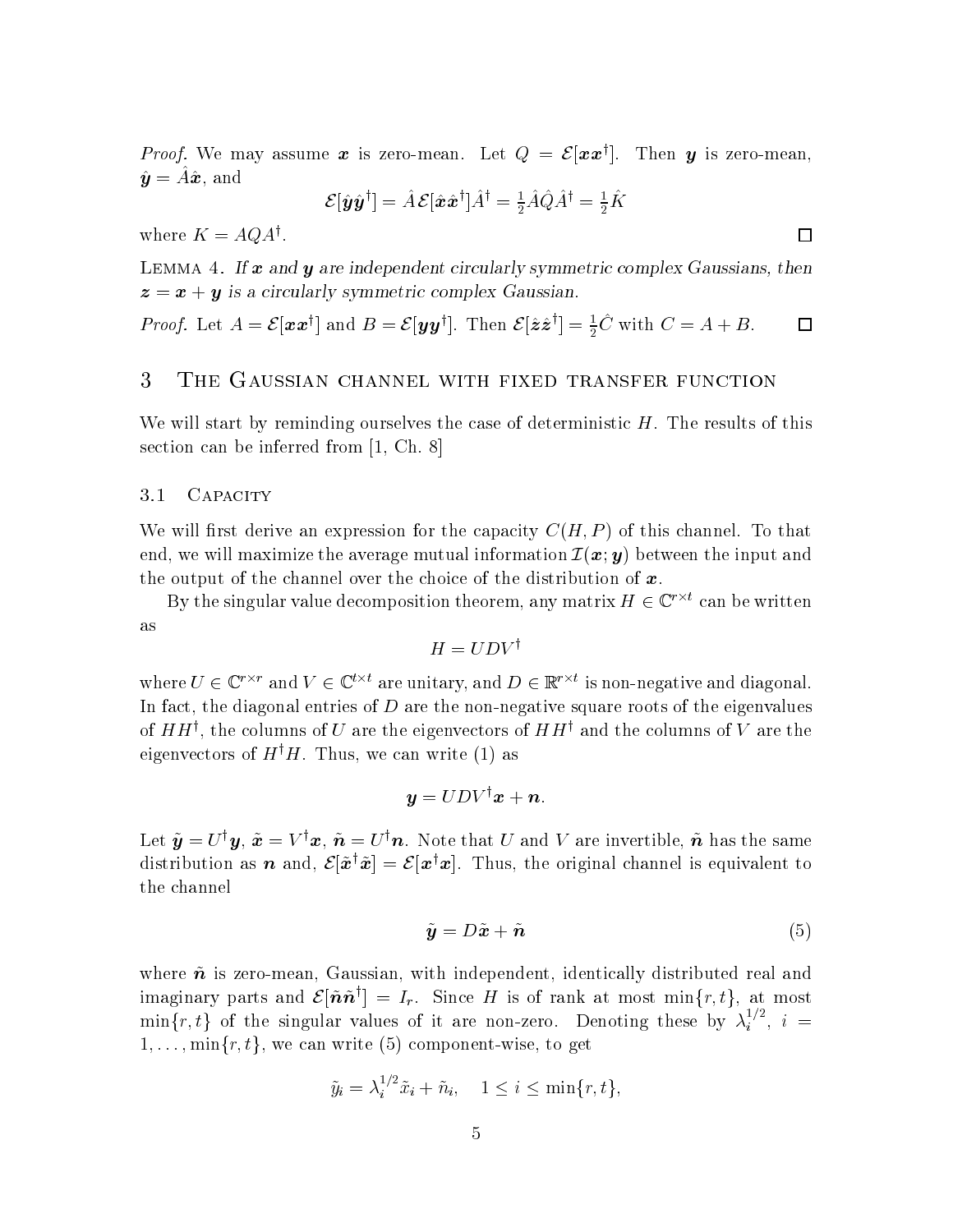and the rest of the components of  $\tilde{y}$  (if any) are equal to the corresponding components of  $\tilde{n}$ . We thus see that  $\tilde{y}_i$  for  $i > \min\{t, r\}$  is independent of the transmitted signal and that  $\tilde{x}_i$  for  $i > \min\{t, r\}$  don't play any role. To maximize the mutual information, we need to choose  $\{\tilde{x}_i : 1 \leq i \leq \min\{r, t\}\}\$  to be independent, with each  $\tilde{x}_i$  having independent Gaussian, zero-mean real and imaginary parts. The variances need to be chosen via "water-filling" as

$$
\mathcal{E}[\mathfrak{Re}(\tilde{x}_i)^2] = \mathcal{E}[\mathfrak{Im}(\tilde{x}_i)^2] = \frac{1}{2}(\mu - \lambda_i^{-1})^+
$$

where  $\mu$  is chosen to meet the power constraint. Here,  $a^+$  denotes max $\{0, a\}$ . The power P and the maximal mutual information can thus be parametrized as

$$
P(\mu) = \sum_{i} (\mu - \lambda_i^{-1})^{+}, \qquad C(\mu) = \sum_{i} (\ln(\mu \lambda_i))^{+}.
$$

Remark 1 (Reciprocity). Since the non-zero eigenvalues of  $H^+H$  are the same as those of  $H$   $H'$  , we see that the capacities of channels corresponding to  $H$  and  $H'$  are the same

 $\text{Example 1.}$  Take  $H_{ij} = 1$  for an  $\ell, j$ . We can write H as

$$
H = \begin{bmatrix} \sqrt{1/r} \\ \vdots \\ \sqrt{1/r} \end{bmatrix} (\sqrt{rt}) \left[ \sqrt{1/t} \dots \sqrt{1/t} \right]
$$

and we thus see that in the singular value decomposition of  $H$  the diagonal matrix D will have only one non-zero entry,  $\sqrt{rt}$ . (We also see that the first column of U is  $\sqrt{1/r}$ [1,...,1]<sup>†</sup> and the first column of V is  $\sqrt{1/t}$ [1,...,1]<sup>†</sup>.) Thus,

$$
C = \log(1 + rtP).
$$

The  $\bm{x} = V\tilde{\bm{x}}$  that achieves this capacity satisfies  $\mathcal{E}[x_ix_j^*] = P/t$  for all i, j, i.e., the transmitters are all sending the same signal. Note that, even though each transmitter is sending a power of  $P/t$ , since their signals add coherently at the receiver, the power received at each receiver is  $Pt$ . Since each receiver sees the same signal and the noises at the receivers are uncorrelated the overall signal to noise ratio is  $Prt$ .

Example 2. Lake  $t = t - n$  and  $H = T_n$ . Then

$$
C = n \log(1 + P/n)
$$

For  $\bm{x}$  that achieves this capacity  $\mathcal{E}[x_ix_j^*]=\delta_{ij}P/n,$  i.e, the components of  $\bm{x}$  are i.i.d. However, it is incorrect to infer from this conclusion that to achieve capacity one has to do independent coding for each transmitter. It is true that the capacity of this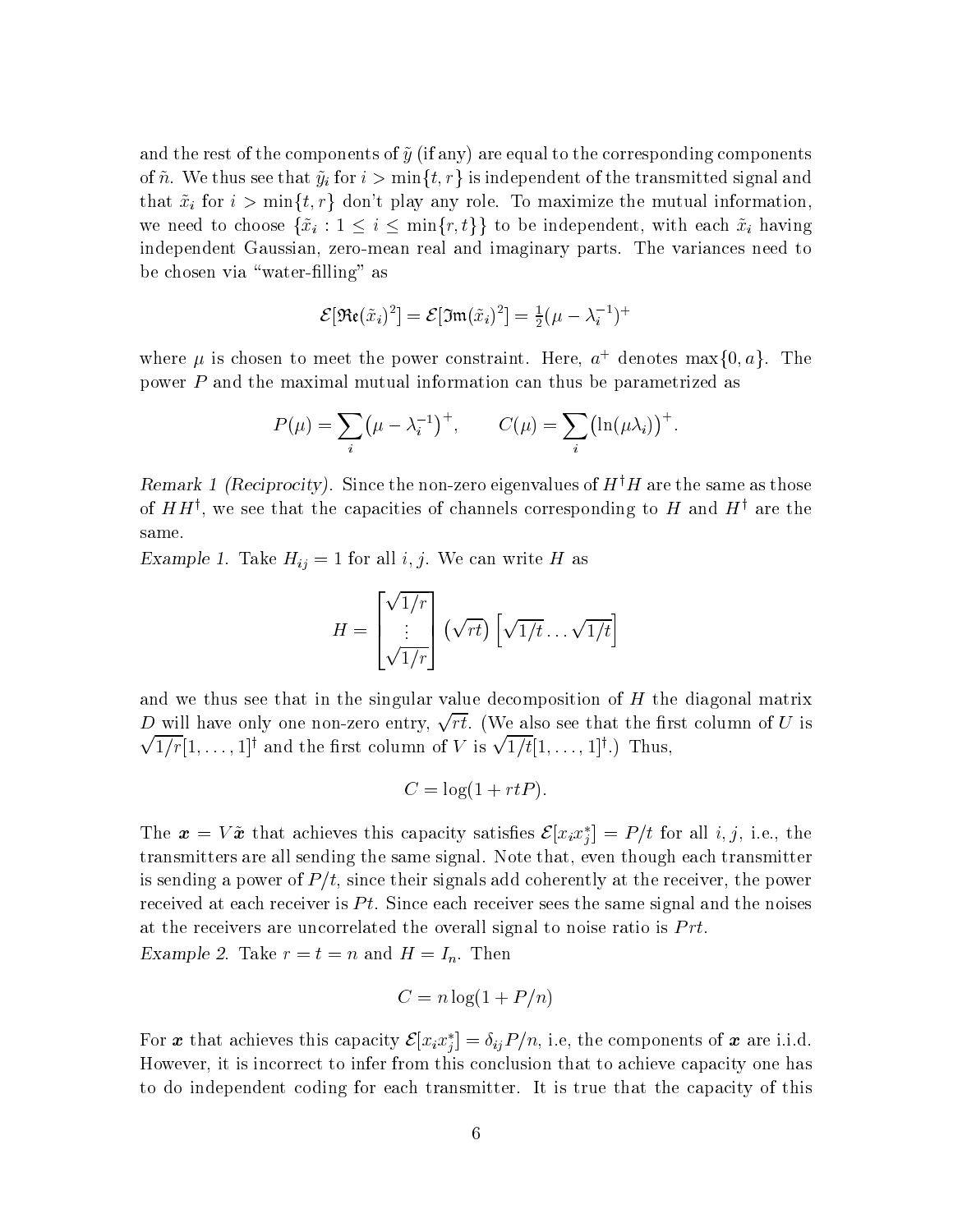channel can be achieved by splitting the incoming data stream into  $t$  streams, coding and modulating these schemes separately, and then sending the t modulated signals over the different transmitters. But, suppose  $Nt$  bits are going to be transmitted, and we will either separate them into t groups of N bits each and use each group to select one of  $\mathcal Z$  -signals for each transmitter, or, we will use all all  $N\ell$  bits to select  $\mathcal Z$ one of  $2^{Nt}$  signal vectors. The second of these alternatives will yield a probability of error much smaller than the first, at the expense of much greater complexity. Indeed, the log of the error probability in the two cases will differ by a factor of  $t$ . (See the error exponents of parallel channels in let  $p$  p and  $\sim$   $p$ 

#### 3.2 Alternative Derivation of the Capacity

The mutual information  $\mathcal{I}({\bm{x}}; {\bm{y}})$  can be written as

$$
\mathcal{I}(\boldsymbol{x};\boldsymbol{y})=\mathcal{H}(\boldsymbol{y})-\mathcal{H}(\boldsymbol{y}|\boldsymbol{x})=\mathcal{H}(\boldsymbol{y})-\mathcal{H}(\boldsymbol{n}),
$$

and thus maximizing  $\mathcal{I}(\bm{x}; \bm{y})$  is equivalent to maximizing  $\mathcal{H}(\bm{y})$ . Note that if x satisfies  $\mathcal{E}[\bm{x}^{\dagger}\bm{x}] \leq P$ , so does  $\bm{x} - \mathcal{E}[\bm{x}]$ , so we can restrict our attention to zero-mean  $\bm{x}$ . Furthermore, if x is zero-mean with covariance  $\mathcal{E}[xx^{\dagger}] = Q$ , then y is zero-mean with covariance  $\mathcal{E}[\mathbf{y}\mathbf{y}^\dagger] = HQH^\dagger + I_r$ , and by Lemma 2 among such y the entropy is largest when  $y$  is circularly symmetric complex Gaussian, which is the case when  $x$  is circularly symmetric complex Gaussian Lemmas and  $\alpha$  we can further  $\alpha$ restrict our attention to circularly symmetric complex Gaussian  $x$ . In this case the mutual information is given by

$$
\mathcal{I}(\boldsymbol{x};\boldsymbol{y}) = \log \det (I_r + HQH^\dagger) = \log \det (I_t + QH^\dagger H)
$$

where the second equality follows from the determinant identity details are provided to the details of the det  $BA$ , and it only remains to choose Q to maximize this quantity subject to the constraints tr(Q)  $\leq P$  and that Q is non-negative definite. The quantity log det(I +  $HQH^{\dagger}$ ) will occur in this document frequently enough that we will let

$$
\Psi(Q, H) = \log \det(I + HQH^{\dagger})
$$

to denote it. Since  $H^*H$  is Hermitian it can be diagonalized,  $H^*H = U^* \Lambda U$ , with unitary U and Nonnegative diagonal diagonal diagonal diagonal diagonal diagonal diagonal diagonal diagonal dia<br>Tanàna amin'ny faritan'i Mandales-Albert dia 40 metatra. Ny faritr'i Norma dia 40 metatra. Ny faritr'i Norma d identity again we see that

$$
\det(I_r + HQH^{\dagger}) = \det(I_t + \Lambda^{1/2} UQU^{\dagger} \Lambda^{1/2}).
$$

Observe that  $Q = UQU^{\dagger}$  is non-negative definite when and only when Q is, and that  $\mathfrak{m}(\mathcal{Q}) = \mathfrak{m}(\mathcal{Q})$ , thus the maximization over  $\mathcal{Q}$  can be carried equally well over  $\mathcal{Q}$ .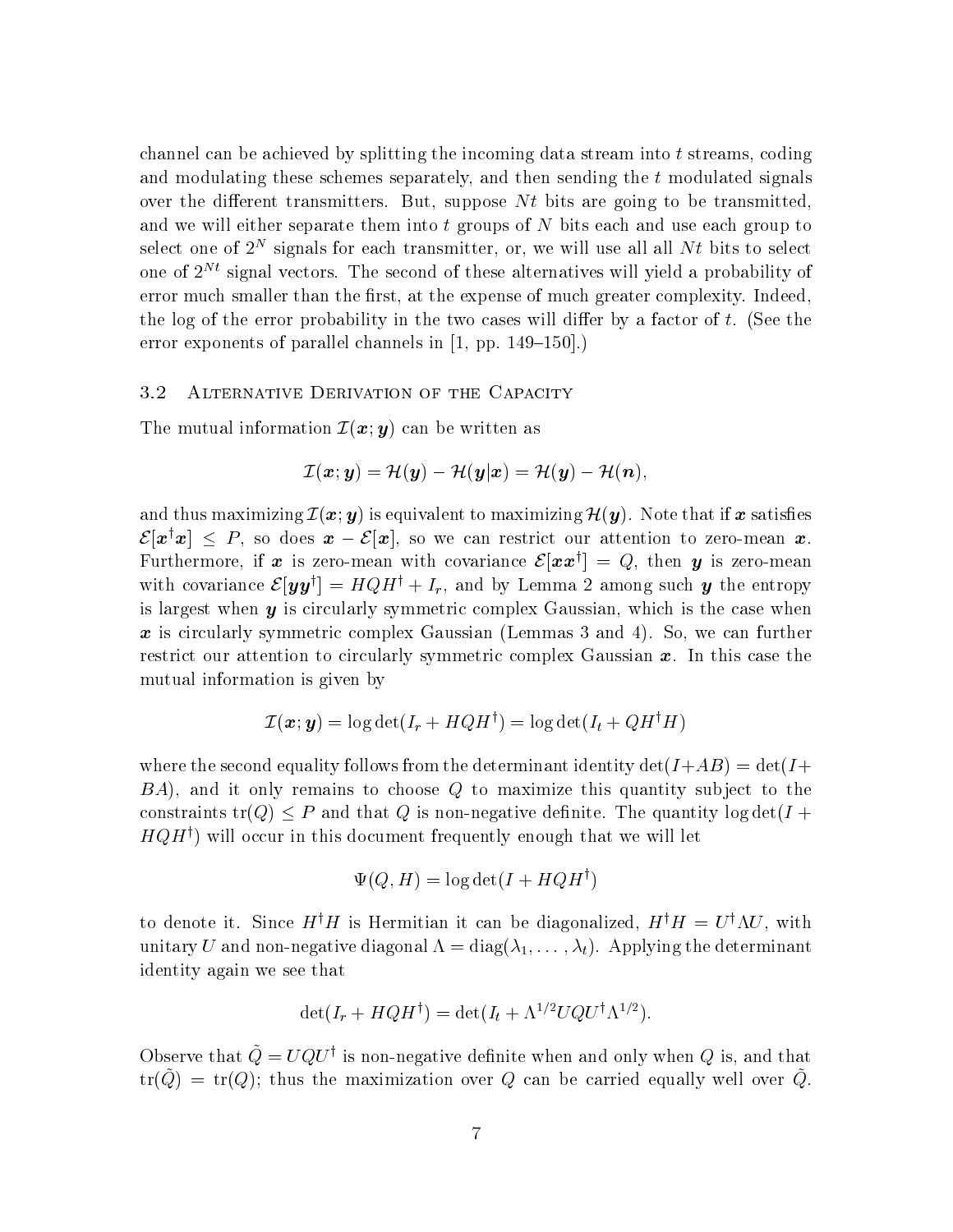Note also that for any non-negative definite matrix  $A,$   $\det(A) \leq \prod_i A_{ii},$  thus

$$
\det(I_r + \Lambda^{1/2} \tilde{Q} \Lambda^{1/2}) \le \prod_i (1 + \tilde{Q}_{ii} \lambda_i)
$$

with equality when  $\varphi$  is diagonal. Thus we see that the maximizing  $\varphi$  is diagonal, and the optimal diagonal entries can be found via "water-filling" to be

$$
\tilde{Q}_{ii} = \left(\mu - \lambda_i^{-1}\right)^+, \quad i = 1, \ldots, t
$$

where  $\mu$  is chosen to satisfy  $\sum_i Q_{ii} = P$ . The corresponding maximum mutual information is given by

$$
\sum_i \bigl(\log(\mu\lambda_i)\bigr)^+
$$

as before

#### 3.3 ERROR EXPONENTS

Knowing the capacity of a channel is not always sufficient. One may be interested in knowing how hard it is to get close to this capacity Error exponents provide a partial answer to this question by giving an upper bound to the probability of error achievable by block codes of a given length n and rate R. The upper bound is known as the random coding bound and is given by

$$
\mathcal{P}(\text{error}) \le \exp(-nE_r(R)),
$$

where the random coding exponent  $E_r(R)$  is given by

$$
E_r(R) = \max_{0 \leq \rho \leq 1} E_0(\rho) - \rho R,
$$

where, in turn,  $E_0(\rho)$  is given by the supremum over all input distributions  $q_x$  satisfying the energy constraint of

$$
E_0(\rho,q_x) = -\log \int \left[ \int q_x(x) p(y|x)^{1/(1+\rho)} dx \right]^{1+\rho} dy.
$$

In our case  $p(y|x) = \det(\pi I_r)^{-1} \exp(-(y-x)^{\dagger}(y-x))$ . If we choose  $q_x$  as the Gaussian distribution  $\gamma_Q$  we get (after some algebra)

$$
E_0(\rho, Q) = \rho \log \det(I_r + (1 + \rho)^{-1} H Q H^{\dagger}) = \rho \Psi((1 + \rho)^{-1}) Q, H).
$$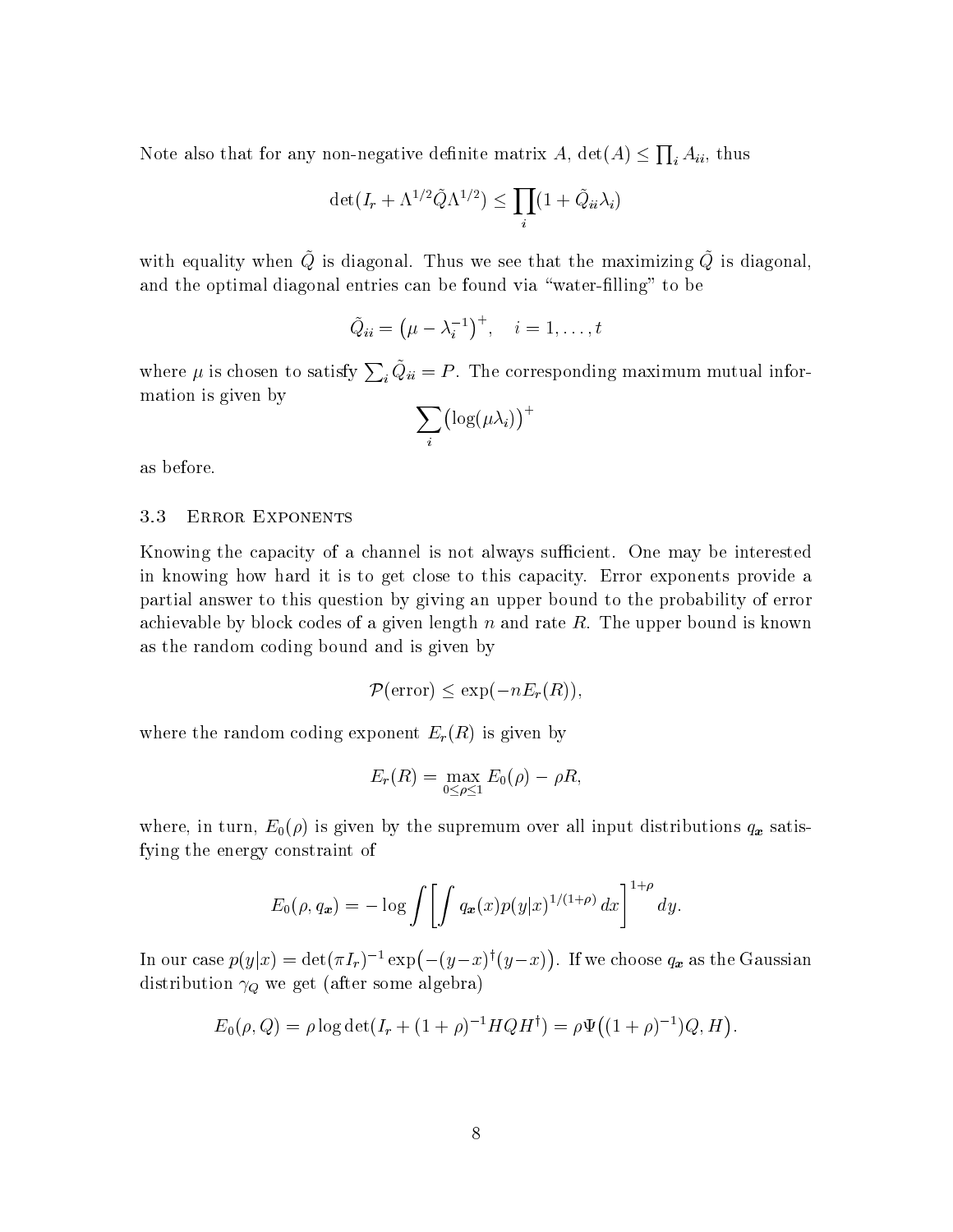The maximization of  $E_0$  over  $Q$  is thus same same problem as maximizing the mutual information and we get E - CP - H

To choose  $q_x$  as Gaussian is not optimal, and a distribution concentrated on a "thin spherical shell" will give better results as in  $\left[1, \frac{6}{5}\right]$  -nonetheless, the above expression is a convenient lower bound to  $E_0$  and thus yields an upper bound to the probability of error

Suppose now that the matrix H is not fixed, but is a random matrix  $H$  independent of both x and n. The realization of H of H is assumed to be known at the receiver, but at the the transmitter The channel is the channel is the channel is the channel output y-channel is the most is a distinct that the entries of H are independent assume that the entries of H are independent and each contr entry is zero-mean, Gaussian, with independent real and imaginary parts, each with variance  $1/2$ . Equivalently, each entry of **H** has uniformly distributed phase and Rayleigh distributed magnitude, with expected magnitude square equal to unity. This is intended to model a Rayleigh fading channel with enough physical separation within the transmitting and the receiving antennas to achieve independence in the entries of  $H$ . We will first show that such an  $H$  is invariant under unitary transformations.

LEMMA 5. Suppose  $\boldsymbol{H} \in \mathbb{C}^{n}$  is a complex Gaussian matrix with independent identically distributed entries, each entry with independent real and imaginary parts with zero-mean and equal variance. Then for any unitary  $U \in \mathbb{C}^{\prime}$ , and  $V \in \mathbb{C}^{\prime}$ , the distribution of  $\cup$  **H**  $\vee$  's the same as the distribution **H** .

Proof It su ces to show that <sup>G</sup> - U<sup>H</sup> has the same distribution as H The lemma then follows from an application of this to  $\boldsymbol{G}$ '. Since columns of  $\boldsymbol{H}$  are independent, the columns of  $G$  are independent also. It remains to check that each column of G has the same distribution as that of H Since the columns of <sup>H</sup> are circularly symmetric complex Gaussian vectors, so are those of G. If  $\bm{g}_j$  and  $\bm{n}_j$  are the  $j$ column of  $G$  and  $H$  respectively, then

$$
\mathcal{E}[\bm{g}_j \bm{g}_j^\dagger] = U\, \mathcal{E}[\bm{h}_j \bm{h}_j^\dagger] U^\dagger = \mathcal{E}[\bm{h}_j \bm{h}_j^\dagger]
$$

where the last equality holds because  $\mathcal{E}[\bm{h}_j\bm{h}_j^{\dagger}]$  is a multiple of the identity matrix.  $\quad \Box$ 

In this section we will assume that the channel is memoryless: for each use of the channel an independent realization of  $H$  is drawn. In this case we are on familiar ground and the capacity can be computed asthe maximum mutual information However, the results that follow are valid verbatim for channels for which  $H$  is generated by an ergodic process: as long as the receiver observes the  $H$  process only the first order statistics are needed to determine channel capacity.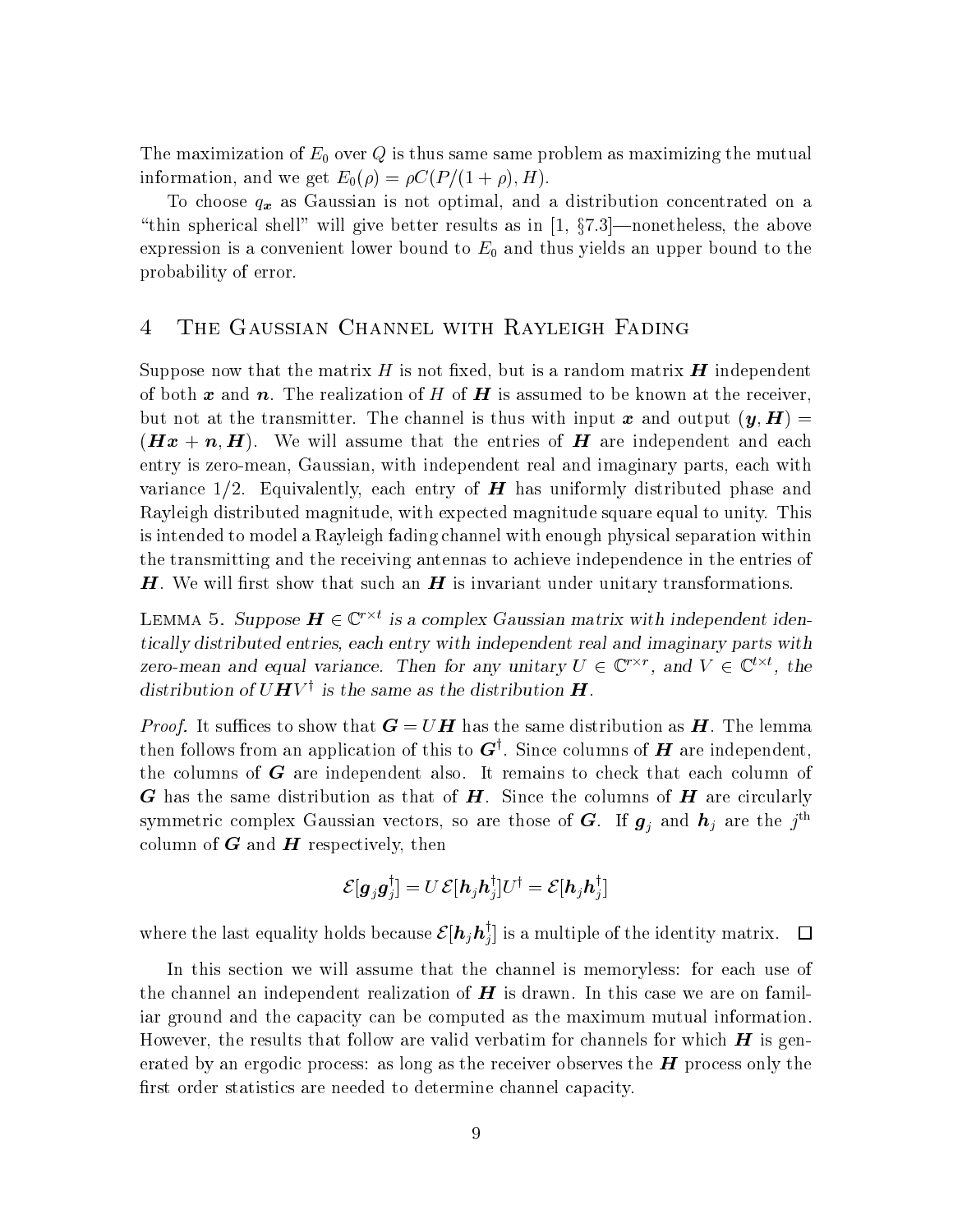## 4.1 CAPACITY

Since the recent of mile the realization of H the channel output is the pair y-the pair to the pair  $\mathcal{L}$  $\mathbf{H} = \mathbf{w} \cdot \mathbf{u}$  is the mutual between  $\mathbf{H} = \mathbf{H} \cdot \mathbf{u}$  and  $\mathbf{H} = \mathbf{H} \cdot \mathbf{u}$  is the set of  $\mathbf{H} = \mathbf{H} \cdot \mathbf{u}$ 

$$
\mathcal{I} \big( \boldsymbol{x}; (\boldsymbol{y}, \boldsymbol{H}) \big) = \mathcal{I} (\boldsymbol{x}; \boldsymbol{H}) + \mathcal{I} (\boldsymbol{x}; \boldsymbol{y} | \boldsymbol{H}) \\ = \mathcal{I} (\boldsymbol{x}; \boldsymbol{y} | \boldsymbol{H}) \\ = \mathcal{E}_{\boldsymbol{H}} [\mathcal{I} (\boldsymbol{x}; \boldsymbol{y} | \boldsymbol{H} = \boldsymbol{H})].
$$

We know from the previous section that if  $\boldsymbol{x}$  is constrained to have covariance  $Q$ , the choice of  $\bm{x}$  that maximizes  $\mathcal{I}(\bm{x};\bm{y}|\bm{H}=H)$  is the circularly symmetric complex Gaussian of covariance  $Q$ , and  $\Psi(Q, H) = \log \det(I_T + HQH^+)$  is the corresponding maximal mutual information We thus need to maximize

$$
\Psi(Q) = \mathcal{E}[\Psi(Q,\bm{H})] = \mathcal{E}\bigl[\log\det(I_r + \bm{H}Q\bm{H}^\dagger)\bigr]
$$

over the choice of non-negative definite Q subject to  $tr(Q) \leq P$ .

Since  $\mathcal Q$  is non-negative dennite, we can write it as  $\mathcal Q = U D U^*$  where U is unitary and  $D$  is non-negative and diagonal. With this substitution

$$
\Psi(Q) = \mathcal{E} \left[ \log \det \bigl ( I_r + (\boldsymbol{H} U) D (\boldsymbol{H} U)^\dagger \bigr ) \right]
$$

By Lemma 5 the distribution of  $HU$  is the same as that of  $H$ , and thus  $\Psi(Q)$  =  $\Psi(D)$ . We can thus restrict our attention to non-negative diagonal Q. Given any such  $\varphi$  and any permutation matrix if, consider  $\varphi^{\bot} = 11 \varphi 11^{\top}$ . Since  $\bm{\pi}$ if has the same distribution as  $H$ ,  $\Psi(Q^{\mu}) = \Psi(Q)$ . Note that for any H, the mapping  $Q \mapsto$  $I_r + HQH$  is linear and preserves positive definiteness. Since log det is concave on the set of positive definite matrices,  $Q \mapsto \Psi(Q, H) = \log \det(I_r + HQH^+)$  is concave. It then follows that  $Q \mapsto \Psi(Q)$  is concave. Thus

$$
\tilde{Q} = \frac{1}{t!} \sum_{\Pi} Q^{\Pi}
$$

satisfies  $\Psi(Q) \ge \Psi(Q)$  and  $tr(Q) = tr(Q)$ . Note that Q is a multiple of the identity matrix and we conclude that the optimal  $\mathcal{A}_i$  must be of the form  $\mathcal{A}_i$  and  $\mathcal{A}_i$ the maximum is achieved when is the largest possible namely Pt To summarize we have shown the following

THEOREM 1. The capacity of the channel is achieved when  $x$  is a circularly symmetric complex Gaussian with zero-mean and covariance PtIt The capacity is given by  $\mathcal{E}[\log \det(I_r + (P/t)HH^{\dagger})].$ 

Note that for fixed r, by the law of large numbers  $\frac{1}{t}H H^{\perp} \to I_r$  almost surely as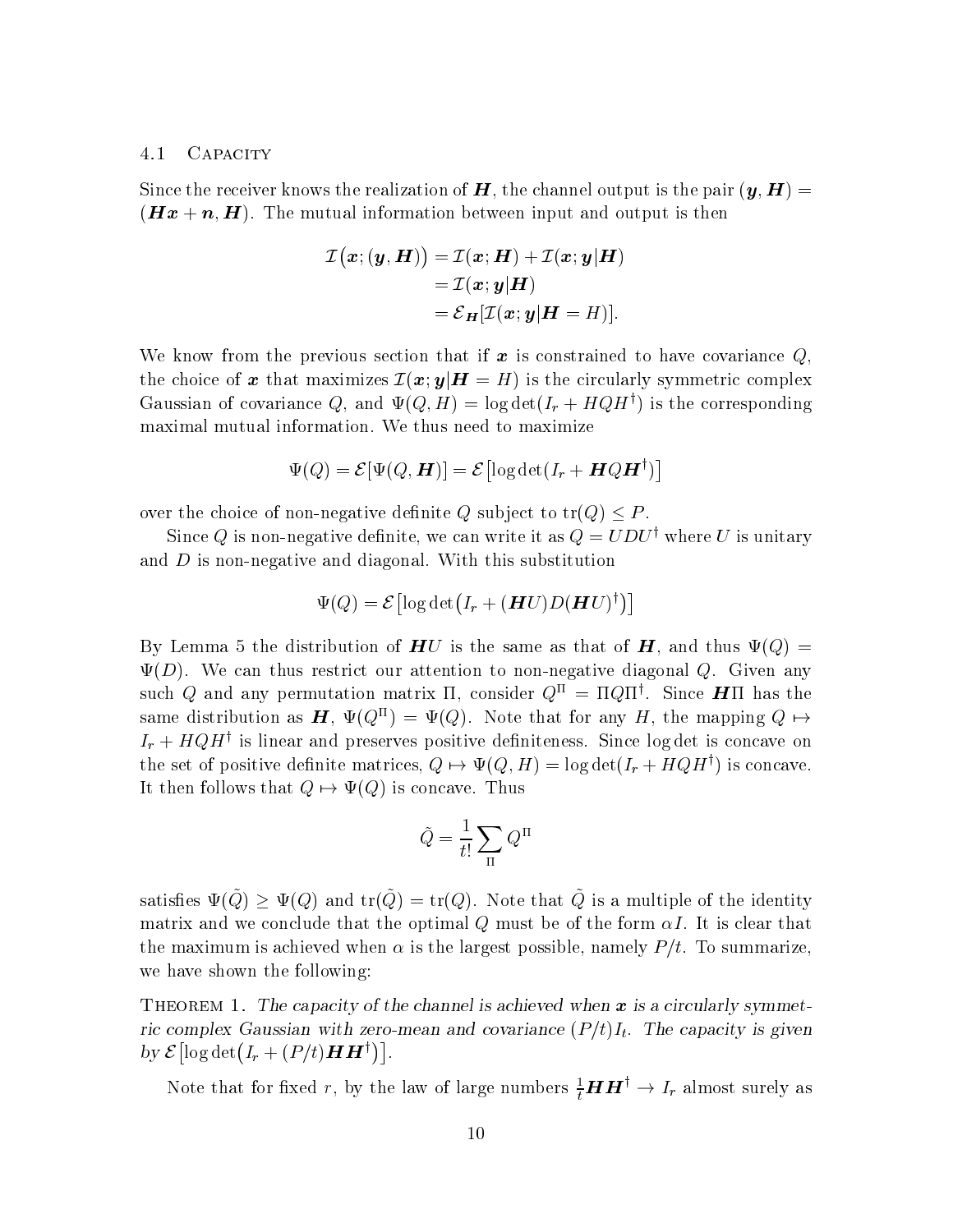$t$  gets large. Thus, the capacity in the limit of large  $t$  equals

$$
r \log(1+P). \tag{6}
$$

#### 4.2 Evaluation of the Capacity

Although the expectation  $\mathcal{E}[\log \det(I_r + (P/t)HH^{\dagger})]$  is easy to evaluate for either r - or t - its evaluation gets rather involved for r and t larger than We will now show how to do this evaluation Note that

$$
\det\bigl(I_r+(P/t)\bm{H}\bm{H}^\dagger\bigr)=\det\bigl(I_t+(P/t)\bm{H}^\dagger\bm{H}\bigr)
$$

and define

$$
\boldsymbol{W} = \begin{cases} \boldsymbol{H}\boldsymbol{H}^{\dagger} & r < t \\ \boldsymbol{H}^{\dagger}\boldsymbol{H} & r \geq t, \end{cases}
$$

 $n = \max\{r,t\}$  and  $m = \min\{r,t\}.$  Then  $\boldsymbol{W}$  is an  $m \times m$  random non-negative definite matrix and thus has real, non-negative eigenvalues. We can write the capacity in  $\mathbf{r}$  of the eigenvalues  $\mathbf{r}$  is the eigenvalues of  $\mathbf{r}$ 

$$
\mathcal{E}\bigg[\sum_{i=1}^{m}\log\big(1+(P/t)\lambda_i\big)\bigg]
$$
\n(7)

The distribution law of W is called the Wishart distribution with parameters m, n and the joint density of the ordered eigenvalues is the order or  $\mathcal{A}^{(n)}$  and  $\mathcal{A}^{(n)}$ p

$$
p_{\boldsymbol{\lambda}, \text{ordered}}(\lambda_1, \ldots, \lambda_m) = K_{m,n}^{-1} e^{-\sum_i \lambda_i} \prod_i \lambda_i^{n-m} \prod_{i < j} (\lambda_i - \lambda_j)^2, \qquad \lambda_1 \geq \cdots \geq \lambda_m \geq 0
$$

where  $K_{m,n}$  is a normalizing factor. The unordered eigenvalues then have the density

$$
p_{\boldsymbol{\lambda}}(\lambda_1,\ldots,\lambda_m)=(m!K_{m,n})^{-1}e^{-\sum_i\lambda_i}\prod_i\lambda_i^{n-m}\prod_{i
$$

The expectation we wish to compute

$$
\mathcal{E}\left[\sum_{i=1}^{m} \log\left(1 + (P/t)\lambda_i\right)\right] = \sum_{i=1}^{m} \mathcal{E}\left[\log\left(1 + (P/t)\lambda_i\right)\right]
$$

$$
= m \mathcal{E}\left[\log\left(1 + (P/t)\lambda_1\right)\right]
$$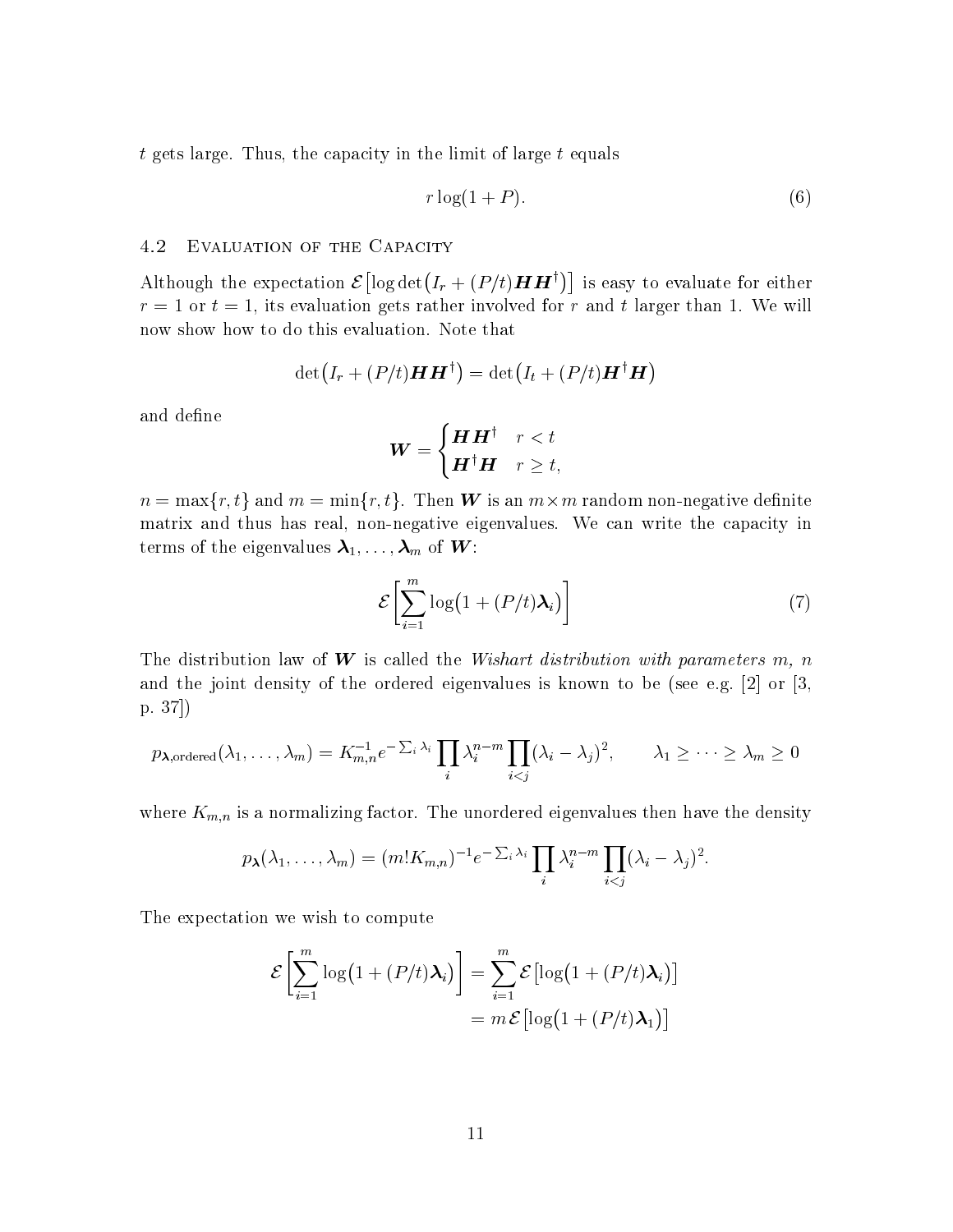depends only on the distribution of one of the unordered eigenvalues. To compute  $\sum_{i=1}^{n} \sum_{i=1}^{n} \sum_{j=1}^{n} \sum_{j=1}^{n} \sum_{j=1}^{n} \sum_{j=1}^{n} \sum_{j=1}^{n} \sum_{j=1}^{n} \sum_{j=1}^{n} \sum_{j=1}^{n} \sum_{j=1}^{n} \sum_{j=1}^{n} \sum_{j=1}^{n} \sum_{j=1}^{n} \sum_{j=1}^{n} \sum_{j=1}^{n} \sum_{j=1}^{n} \sum_{j=1}^{n} \sum_{j=1}^{n} \sum_{j=1}^{n} \sum_{j=1}^{n} \sum_{j=1}^{n}$ 

$$
p_{\boldsymbol{\lambda}_1}(\lambda_1)=\int\cdots\int p_{\boldsymbol{\lambda}}(\lambda_1,\ldots,\lambda_m)\,d\lambda_2\cdots d\lambda_m.
$$

To that end, note that  $\prod_{i \leq j} (\lambda_i - \lambda_j)$  is the determinant of a Vandermonde matrix

$$
D(\lambda_1, \ldots, \lambda_m) = \begin{bmatrix} 1 & \ldots & 1 \\ \lambda_1 & \ldots & \lambda_m \\ \vdots & \ddots & \vdots \\ \lambda_1^{m-1} & \ldots & \lambda_m^{m-1} \end{bmatrix}
$$

and we can write  $p_{\lambda}$  as

$$
p_{\boldsymbol{\lambda}}(\lambda_1,\ldots,\lambda_m)=(m!K_{m,n})^{-1}\det(D(\lambda_1\ldots,\lambda_m))^2\prod_i\lambda_i^{n-m}e^{-\lambda_i}.
$$

With row operations we can transform D--m into

$$
\tilde{D}(\lambda_1,\ldots,\lambda_m)=\begin{bmatrix}\varphi_1(\lambda_1)&\ldots&\varphi_1(\lambda_m)\\\vdots& &\vdots\\\varphi_m(\lambda_1)&\ldots&\varphi_m(\lambda_m)\end{bmatrix}
$$

 $\mathbf{r}$  is the result of applying the GramSchmidt orthogonalization problem in the GramSchmidt orthogonalization problem in the GramSchmidt orthogonalization problem in the GramSchmidt orthogonalization problem in the Gr cedure to the sequence

$$
1, \lambda, \lambda^2, \ldots, \lambda^{m-1}
$$

in the space of real valued functions with inner product

$$
\langle f, g \rangle = \int_0^\infty f(\lambda) g(\lambda) \lambda^{n-m} e^{-\lambda} d\lambda.
$$

Thus  $\int_0^\infty \varphi_i(\lambda)\varphi_j(\lambda)\lambda^{n-m}e^{-\lambda}\,d\lambda = \delta_{ij}$ . The determinant of D then equals (modulo multiplicative constants picked up from the row operations) the determinant or  $D$ , which in turn, by the definition of the determinant, equals

$$
\det\big(\tilde{D}(\lambda_1,\ldots,\lambda_m)\big)=\sum_{\alpha}(-1)^{\operatorname{per}(\alpha)}\prod_i\tilde{D}_{\alpha_i,i}=\sum_{\alpha}(-1)^{\operatorname{per}(\alpha)}\prod_i\varphi_{\alpha_i}(\lambda_i)
$$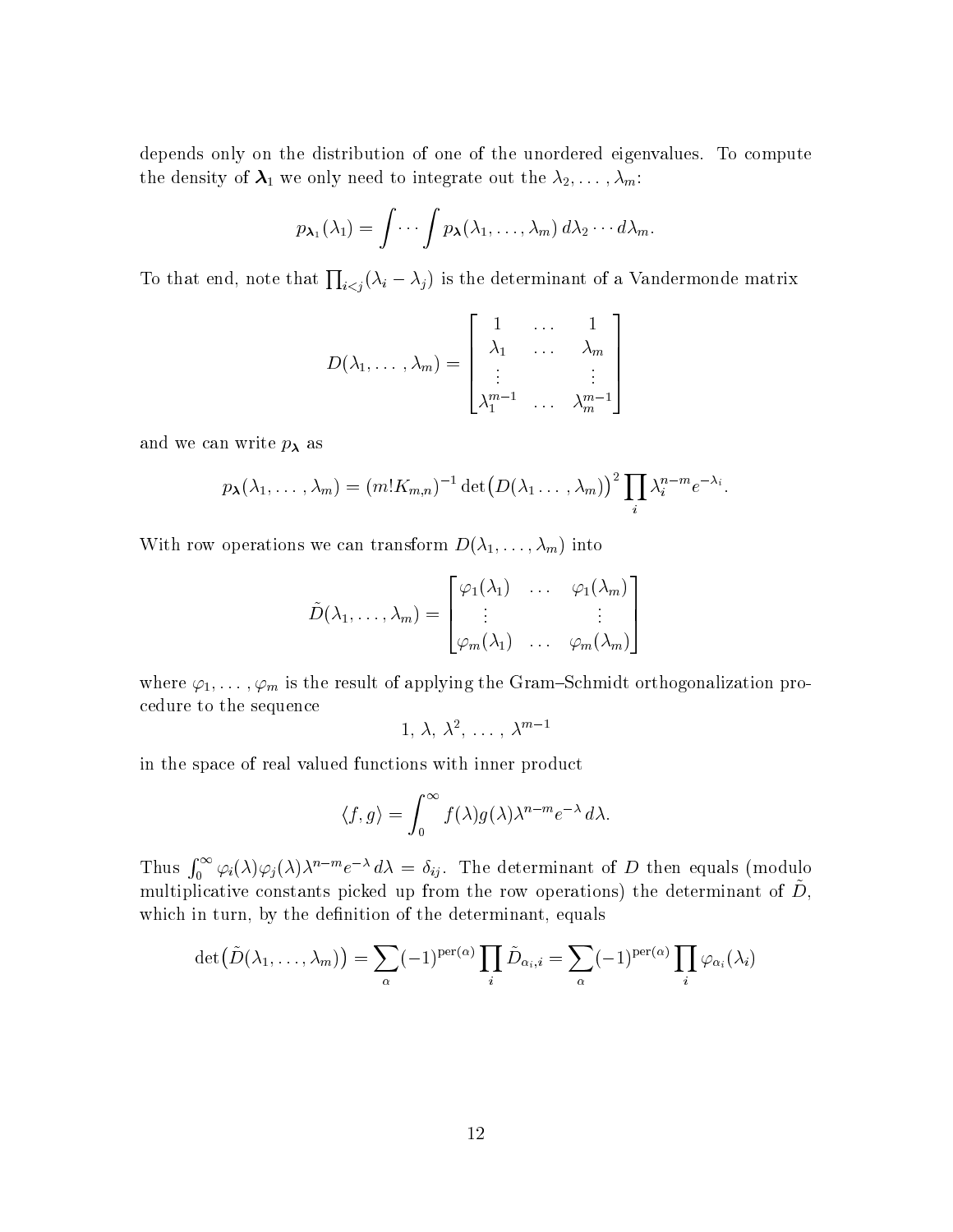where the summation is over all permutations of  $\{1,\ldots,m\},$  and  $\text{per}(\alpha)$  is 0 or 1 depending on the permutation of the permutation of  $\alpha$ 

$$
p_{\boldsymbol{\lambda}}(\lambda_1,\ldots,\lambda_m)=C_{m,n}\sum_{\alpha,\beta}(-1)^{\text{per}(\alpha)+\text{per}(\beta)}\prod_i\varphi_{\alpha_i}(\lambda_i)\varphi_{\beta_i}(\lambda_i)\lambda_i^{n-m}e^{-\lambda_i}.
$$

 $\Omega$  over  $\omega$  integrating  $\Omega$ 

$$
p_{\lambda_1}(\lambda_1) = C_{m,n} \sum_{\alpha,\beta} (-1)^{\text{per}(\alpha) + \text{per}(\beta)} \varphi_{\alpha_1}(\lambda_1) \varphi_{\beta_1}(\lambda_1) \lambda_1^{n-m} e^{-\lambda_1} \prod_{i \ge 2} \delta_{\alpha_i \beta_i}
$$
  
= 
$$
C_{m,n}(m-1)! \sum_{i=1}^m \varphi_i(\lambda_1)^2 \lambda_1^{n-m} e^{-\lambda_1}
$$
  
= 
$$
\frac{1}{m} \sum_{i=1}^m \varphi_i(\lambda_1)^2 \lambda_1^{n-m} e^{-\lambda_1}
$$

where the second equality follows from the fact that if  $\alpha_i = \beta_i$  for  $i \geq 2$  then  $\alpha_1 = \beta_1$ also (since both  $\alpha$  and  $\beta$  are permutations of  $\{1,\ldots,m\})$  and thus  $\alpha=\beta,$  and the last equality follows from the fact that  $\varphi_i(\lambda_1)^\ast\lambda_1^\ast$  incerted the fraction thus  $C_{m,n}$ must equal  $1/m!$ . Observe now that the Gram-Schmidt orthonormalization yields

$$
\varphi_{k+1}(\lambda) = \left[\frac{k!}{(k+n-m)!}\right]^{1/2} L_k^{n-m}(\lambda), \qquad k=0,\ldots,m-1
$$

where  $L_k^{n-m}(x) = \frac{1}{k!}e^x x^{m-n} \frac{d}{dx^k}(e^{-x}x^{n-m+k})$  is the associated Laguerre polynomial of order  $k$ . (See [4, §8.90,8.97].)

To summarize

 $T$  reportent  $T$ . The capacity of the channel with t transmitters and r receivers under power construction in equal the prove

$$
\int_0^\infty \log(1 + P\lambda/t) \sum_{k=0}^{m-1} \frac{k!}{(k+n-m)!} \left[L_k^{n-m}(\lambda)\right]^2 \lambda^{n-m} e^{-\lambda} d\lambda \tag{8}
$$

where  $m = \min\{r, t\}$  and  $n = \max\{r, t\}$ , and  $L_i^i$  are the associated Laguerre polynomials

Figure 1 shows the value of the integral in (8) for  $1 \le r, t \le 20$  and  $P = 20$ dB. Example 3. Consider  $t = 1$ . In this case  $m = 1$  and  $n = r$ . Noting that  $L_0^{\text{max}}(\lambda) = 1$ , an application of  $(8)$  yields the capacity as

$$
\frac{1}{\Gamma(r)} \int_0^\infty \log(1 + P\lambda) \lambda^{r-1} e^{-\lambda} du.
$$
 (9)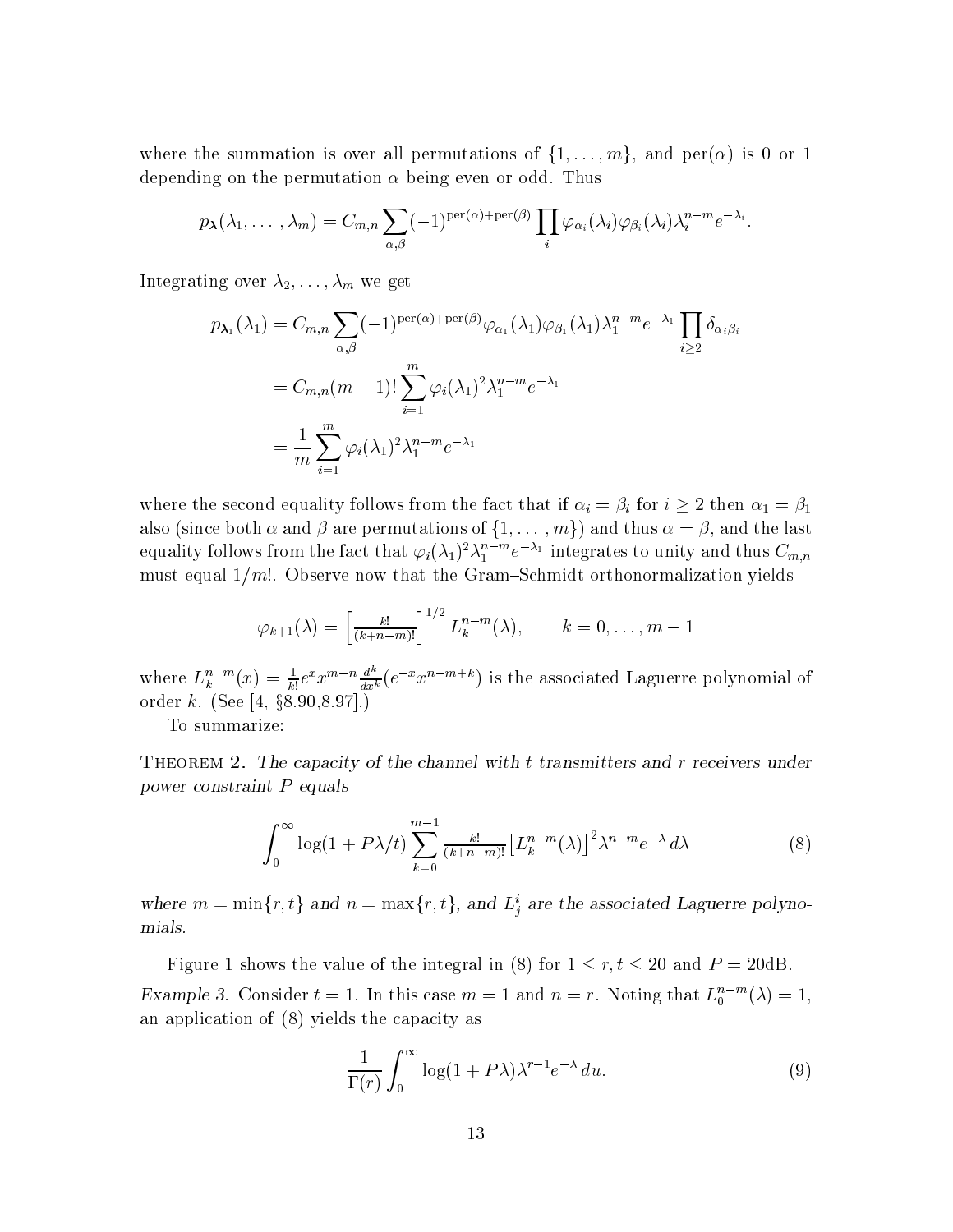

 $\mathcal{L}$  for  $\mathcal{L}$  and  $\mathcal{L}$  . The form is real to  $\mathcal{L}$  and  $\mathcal{L}$  and the P -  $\mathcal{L}$  and  $\mathcal{L}$  and  $\mathcal{L}$  and  $\mathcal{L}$  and  $\mathcal{L}$  and  $\mathcal{L}$  and  $\mathcal{L}$  and  $\mathcal{L}$  and  $\mathcal{L}$  and  $\mathcal{L}$  and

The values of this integral are tabulated in Table 1 for  $1 \le r \le 10$  and P from 0dB to 35dB in 5dB increments. See also Figure 2. Note that as  $r$  gets large, so does the capacity. For large r, the capacity is asymptotic to  $\log(1 + Pr)$ , in the sense that the difference goes to zero.

 $\text{Exampic }$  +. Consider  $r = 1$ . The in the previous example, applying (0) yields the capacity as

$$
\frac{1}{\Gamma(t)} \int_0^\infty \log\left(1 + P\lambda/t\right) \lambda^{t-1} e^{-\lambda} \, du. \tag{10}
$$

As noted in (6), the capacity approaches  $log(1+P)$  as t gets large. The values of the capacity are shown in Table 2 for various values of  $t$  and  $P$ . See also Figure 3.

 $\Delta$  ample 0. Consider  $r = v$ . In this case  $n = m - r$ , and an application of (0) yields the capacity as

$$
\int_0^\infty \log(1 + P\lambda/r) \sum_{k=0}^{r-1} L_k(\lambda)^2 e^{-\lambda} d\lambda,\tag{11}
$$

where  $L_k = L_k$  is the Laguerre polynomial of order  $k$ .

Figure 4 shows this capacity for various values of  $r$  and  $P$ . It is clear from the figure that the capacity is very well approximated by a linear function of  $r$ . Indeed,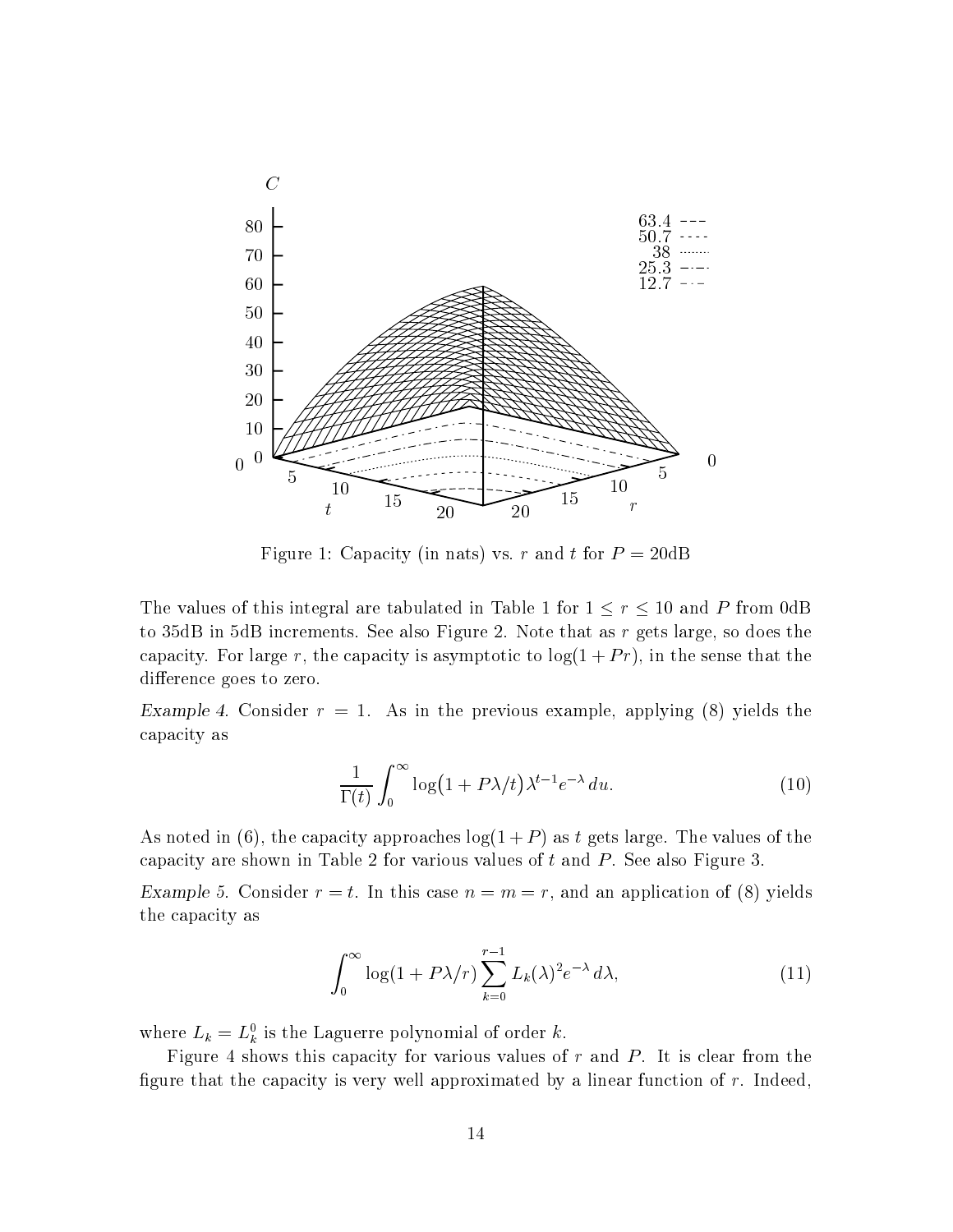|                | 0dB    | 5dB    | 10dB   | 15dB   | 20dB   | 25dB   | 30dB   | 35dB   |
|----------------|--------|--------|--------|--------|--------|--------|--------|--------|
|                | 0.5963 | 1.1894 | 2.0146 | 3.0015 | 4.0785 | 5.1988 | 6.3379 | 7.4845 |
| $\overline{2}$ | 1.0000 | 1.8133 | 2.8132 | 3.9066 | 5.0377 | 6.1824 | 7.3315 | 8.4822 |
| 3              | 1.2982 | 2.2146 | 3.2732 | 4.3922 | 5.5329 | 6.6808 | 7.8310 | 8.9820 |
| 4              | 1.5321 | 2.5057 | 3.5913 | 4.7204 | 5.8646 | 7.0136 | 8.1642 | 9.3153 |
| 5              | 1.7236 | 2.7327 | 3.8333 | 4.9679 | 6.1138 | 7.2634 | 8.4141 | 9.5652 |
| 6              | 1.8853 | 2.9183 | 4.0285 | 5.1663 | 6.3133 | 7.4632 | 8.6141 | 9.7652 |
| 7              | 2.0250 | 3.0752 | 4.1919 | 5.3319 | 6.4796 | 7.6298 | 8.7807 | 9.9319 |
| 8              | 2.1479 | 3.2110 | 4.3324 | 5.4740 | 6.6222 | 7.7726 | 8.9235 | 10.075 |
| 9              | 2.2576 | 3.3306 | 4.4556 | 5.5985 | 6.7471 | 7.8975 | 9.0485 | 10.200 |
| $10\,$         | 2.3565 | 3.4375 | 4.5654 | 5.7091 | 6.8580 | 8.0086 | 9.1596 | 10.311 |

 $\pm$ ne capacity in nats of a multiple receiver, single transmitter fauing channel. The path gain from the transmitter to any receiver has uniform phaseand Rayleigh amplitude of unit mean square The gains to dierent receivers are independent. The number of receivers is  $\iota$ , and  $\iota$  is the signal to noise ratio.

Table 1: Values of the integral in  $(9)$ 



THE VALUE OF THE CADALITY THE HATST AS TOUTHE HOLL LEFT VS. THOLL VALLET  $\leq T \leq 0.0111$ in 5dB increments.

Figure  Capacity vs r for t - and various values of P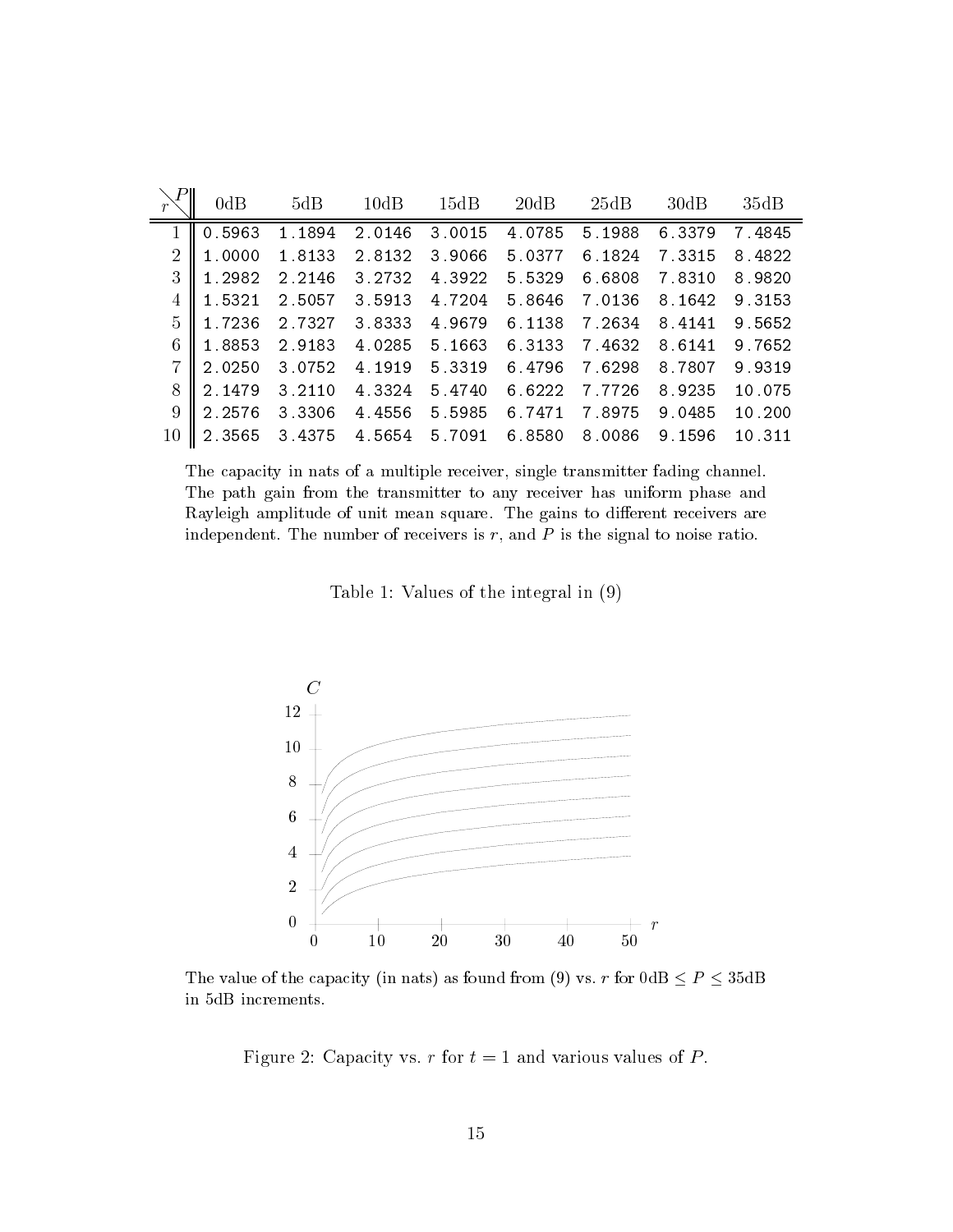|                | 0dB    | 5dB    | 10dB   | 15dB   | 20dB   | 25dB   | 30dB   | 35dB   |
|----------------|--------|--------|--------|--------|--------|--------|--------|--------|
|                | 0.5963 | 1.1894 | 2.0146 | 3.0015 | 4.0785 | 5.1988 | 6.3379 | 7.4845 |
| $\overline{2}$ | 0.6387 | 1.2947 | 2.1947 | 3.2411 | 4.3540 | 5.4923 | 6.6394 | 7.7893 |
| 3              | 0.6552 | 1.3354 | 2.2608 | 3.3236 | 4.4441 | 5.5854 | 6.7334 | 7.8837 |
| 4              | 0.6640 | 1.3570 | 2.2947 | 3.3646 | 4.4882 | 5.6305 | 6.7789 | 7.9293 |
| 5              | 0.6695 | 1.3702 | 2.3152 | 3.3891 | 4.5142 | 5.6571 | 6.8057 | 7.9561 |
| 6              | 0.6733 | 1.3793 | 2.3289 | 3.4053 | 4.5314 | 5.6746 | 6.8233 | 7.9738 |
| $\overline{7}$ | 0.6760 | 1.3858 | 2.3388 | 3.4169 | 4.5436 | 5.6870 | 6.8358 | 7.9863 |
| 8              | 0.6781 | 1.3907 | 2.3462 | 3.4255 | 4.5527 | 5.6963 | 6.8451 | 7.9956 |
| 9              | 0.6797 | 1.3946 | 2.3519 | 3.4322 | 4.5598 | 5.7034 | 6.8523 | 8.0028 |
| 10             | 0.6810 | 1.3977 | 2.3565 | 3.4375 | 4.5654 | 5.7091 | 6.8580 | 8.0086 |

The capacity in nats of <sup>a</sup> multiple transmitter- single receiver fading channel The path gain from any transmitter to the receiver has uniform phaseand rayleigh and path and with mean sources and the fades for each path gainst path gainst the fades of the fades o independent. The number of transmitters is t and P is the signal to noise ratio.

Table 2: Values of the integral in  $(10)$ .



THE VALUE OF THE CADACTLY THE HALST AS TOUTEL ITOILETIVE VS.  $b$  TOF VALLEX  $\sim$  F  $\sim$   $\sim$   $\sim$   $\sim$   $\sim$   $\sim$ in  $5\mathrm{dB}$  increments.

Figure Capacity vs t for r - and various values of P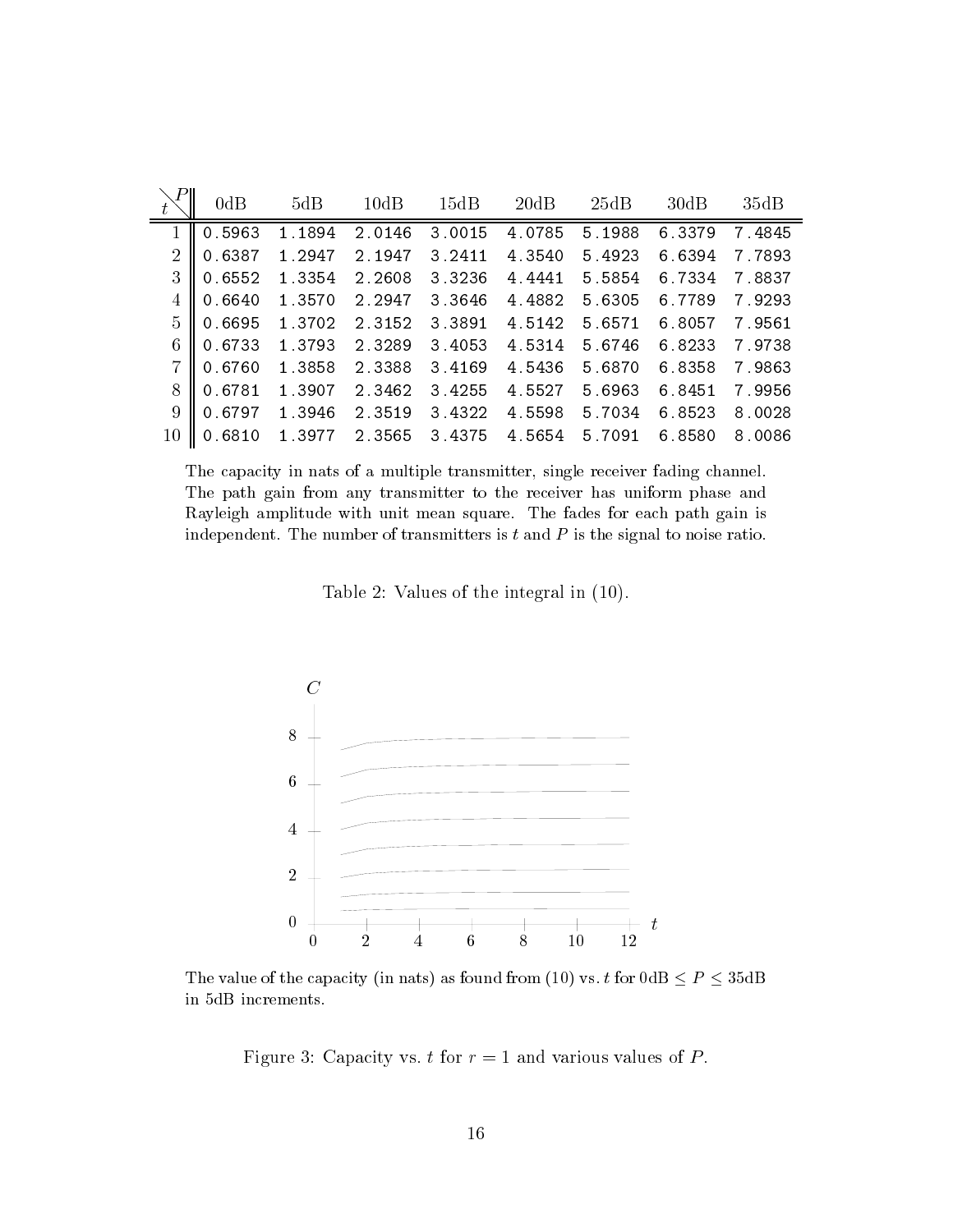

The value of the capacity the hats fastrum from the fit vs. The value  $\geq T$  ,  $\geq$  sould in 5dB increments.

Figure Capacity vs r for r - t and various values of P

first rewrite  $(7)$  as

$$
C = \mathcal{E} \int_0^\infty \log\left(1 + \frac{Pm}{t}\nu\right) m \, dF^{\frac{1}{m}W}(\nu)
$$

where  $F_A(x)$  is the empirical distribution of the eigenvalues of an  $m \times m$  Hermitian matrix A

$$
F^{A}(x) = \frac{\text{the number of eigenvalues of } A \text{ less than } x}{m}.
$$

a very general result from the theory of random matrices see the theory of  $\sigma$  is that for the form of  $\sigma$ W defined as above, as  $n = \max\{r, t\}$  and  $m = \min\{r, t\}$  are increased with  $n/m$ approaching a limit  $\tau \geq 1$ ,

$$
\frac{dF^{\frac{1}{m}W}(\nu)}{d\nu} \to \begin{cases} \frac{1}{2\pi}\sqrt{\left(\frac{\nu_{+}}{\nu}-1\right)\left(1-\frac{\nu_{-}}{\nu}\right)} & \text{for } \nu \in [\nu_{-},\nu_{+}]\\ 0 & \text{otherwise}, \end{cases}
$$
(12)

with  $\nu_{\pm} = (\sqrt{\tau} \pm 1)^2$ . Thus, in the limit of large r and t,

$$
\frac{C}{m} \to \frac{1}{2\pi} \int_{\nu_{-}}^{\nu_{+}} \log\left(1 + \frac{Pm}{t}\nu\right) \sqrt{\left(\frac{\nu_{+}}{\nu} - 1\right)\left(1 - \frac{\nu_{-}}{\nu}\right)} d\nu.
$$
 (13)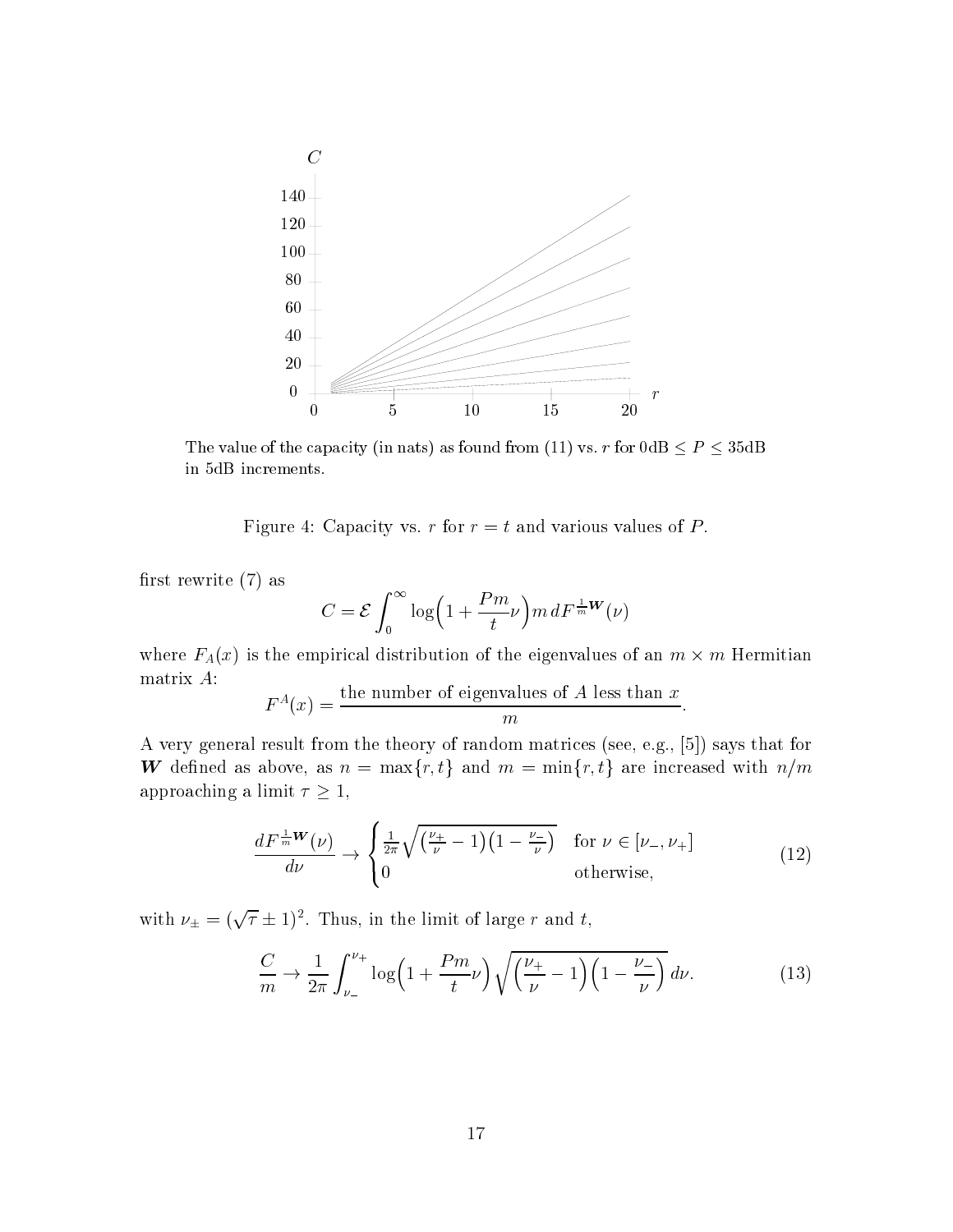For the case under consideration m - n - r - t for which - - and

$$
C \sim r \int_0^4 \log(1 + P\nu) \frac{1}{\pi} \sqrt{\frac{1}{\nu} - \frac{1}{4}} \, d\nu
$$

which is linear in  $r$  as observed before from the figure.

 $R$  remark  $Z$ . The result from the theory of random matrices used in Example  $\sigma$  applies to random matrices that are not necessarily Gaussian. For equation (13) to hold it is sufficient for  $H$  to have i.i.d. entries of unit variance.

**THE REFERENT OF THE LECT** property that we observed for deterministic  $H$  does not hold for random  $H$ : Compare Examples 3 and 4 where the corresponding  $H$ 's are transposes of each other. In Example 3, capacity increases without bound as  $r$  gets large, whereas in Example 4 the capacity is bounded from above.

Nonetheless, interchanging r and t does not change the matrix  $\boldsymbol{W}$ , and the capacity depends only on P and the eigenvalues of W Thus I Thus if C and  $\alpha$  and W Thus if  $\alpha$ capacity of a channel with r receivers, t transmitters and total transmitter power  $P$ , then

$$
C(a, b, Pb) = C(b, a, Pa).
$$

 $R$  remark  $\tau$ . Th the computation preceding Theorem 2 we obtained the density of one of the unordered eigenvalues of the complex Wishart matrix  $W$ . Using the identity (19) in the appendix we can find the joint density of any number  $k$  of unordered eigenvalues of  $W$ :

$$
p_{\boldsymbol{\lambda}_1,\ldots,\boldsymbol{\lambda}_k}(\lambda_1,\ldots,\lambda_k)=\frac{(m-k)!}{m!}\det\left(D_k(\lambda_1,\ldots,\lambda_k)^\dagger D_k(\lambda_1,\ldots,\lambda_k)\right)\prod_{i=1}^k\lambda_i^{n-m}e^{-\lambda_i}
$$

where

$$
D_k(\lambda_1,\ldots,\lambda_k)=\begin{bmatrix} \varphi_1(\lambda_1) & \ldots & \varphi_1(\lambda_k) \\ \vdots & & \vdots \\ \varphi_m(\lambda_1) & \ldots & \varphi_m(\lambda_k) \end{bmatrix}.
$$

#### Error Exponents

As we did in the case of deterministic  $H$  we can compute the error exponent in the case of fading channel. To that end, note first that

$$
E_0(\rho, q_x) = -\log \iiint \left[ \int q_x(x) p(y, H|x)^{1/(1+\rho)} dx \right]^{1+\rho} dy dH.
$$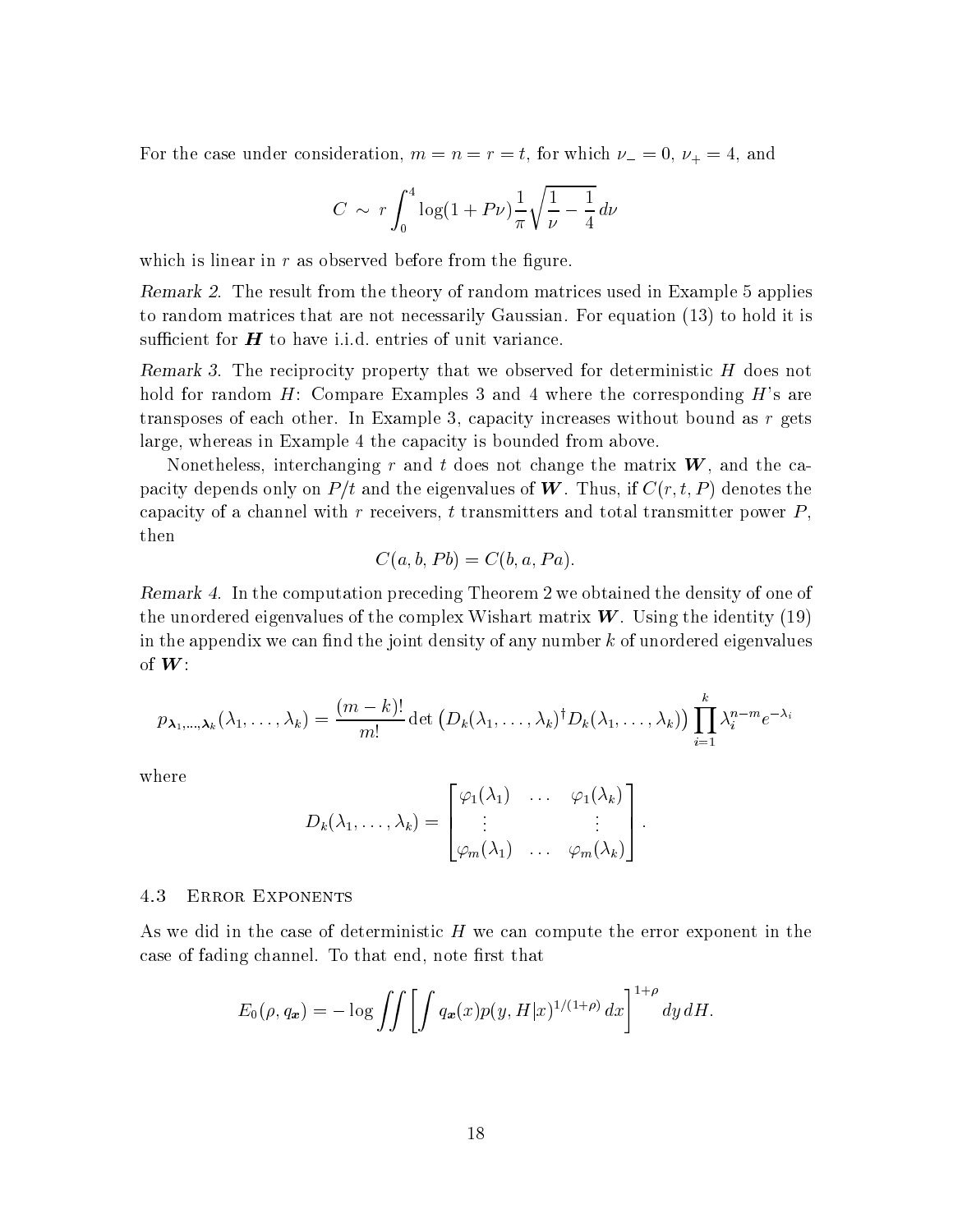Since  $\boldsymbol{H}$  is independent of  $\boldsymbol{x},\, p(y,H|x) = p_{\boldsymbol{H}}(H)p(y|x,H)$  and thus

$$
E_0(\rho, q_x) = -\log \mathcal{E}\left[\int \left[\int q_x(x)p(y|x, \boldsymbol{H})^{1/(1+\rho)} dx\right]^{1+\rho} dy\right].
$$

Note that

$$
p(y|x, H) = \det(\pi I_r)^{-1} \exp(-(y - Hx)^{\dagger}(y - Hx)).
$$

and for  $\mathcal{A}$   $\mathcal{A}$  ,  $\mathcal{A}$  the Gaussian distribution with covariance  $\mathcal{A}$  with  $\mathcal{A}$  with  $\mathcal{A}$  and  $\mathcal{A}$  and  $\mathcal{A}$  and  $\mathcal{A}$  and  $\mathcal{A}$  and  $\mathcal{A}$  and  $\mathcal{A}$  and  $\mathcal{A}$  and  $\mathcal{A}$  a for the deterministic  $H$  case to conclude

$$
E_0(\rho, \gamma_Q) = -\log \mathcal{E} \left[ \det(I_r + (1+\rho)^{-1} \mathbf{H} Q \mathbf{H}^\dagger)^{-\rho} \right].
$$

Noting that  $A \to \det(A)$  " is a convex function, the argument we used previously to show that Q - PtIt maximizes the mutual information applies to maximizing E as well, and we obtain

$$
E_0(\rho) = -\log \mathcal{E} \left[ \det \left( I_r + \frac{P}{t(1+\rho)} \mathbf{H} \mathbf{H}^\dagger \right)^{-\rho} \right]. \tag{14}
$$

To efficiently compute  $E_0$ , one would represent the Wishart eigenvalue density as a Vandermonde determinant, (just as in the previous section), and orthonormalize the monomials  $1, \lambda, \lambda^*, \ldots, \lambda^{**}$  , with respect to the inner product

$$
\langle f, g \rangle = \int_0^\infty f(\lambda) g(\lambda) \lambda^{n-m} \left( 1 + \frac{P}{t(1+\rho)} \lambda \right)^{-\rho} e^{-\lambda} d\lambda.
$$

The multiplicative factor picked up in the orthonormalization is the value of the expectation in  $(14)$ .

As before, the restriction of  $q_x$  to Gaussian distributions is suboptimal, but this choice leads to simpler expressions

#### 5 NON-ERGODIC CHANNELS

We had remarked at the beginning of the previous section that the maximum mutual information has the meaning of capacity when the channel is memoryless, i.e., when each use of the channel employs an independent realization of  $H$ . This is not the only case when the maximum mutual information is the capacity of the channel. In particular, if the process that generates  $H$  is ergodic, then too, we can achieve rates arbitrarily close to the maximum mutual information

In contrast, for the case in which  $H$  is chosen randomly at the beginning of all time and is held fixed for all the uses of the channel, the maximum mutual information is in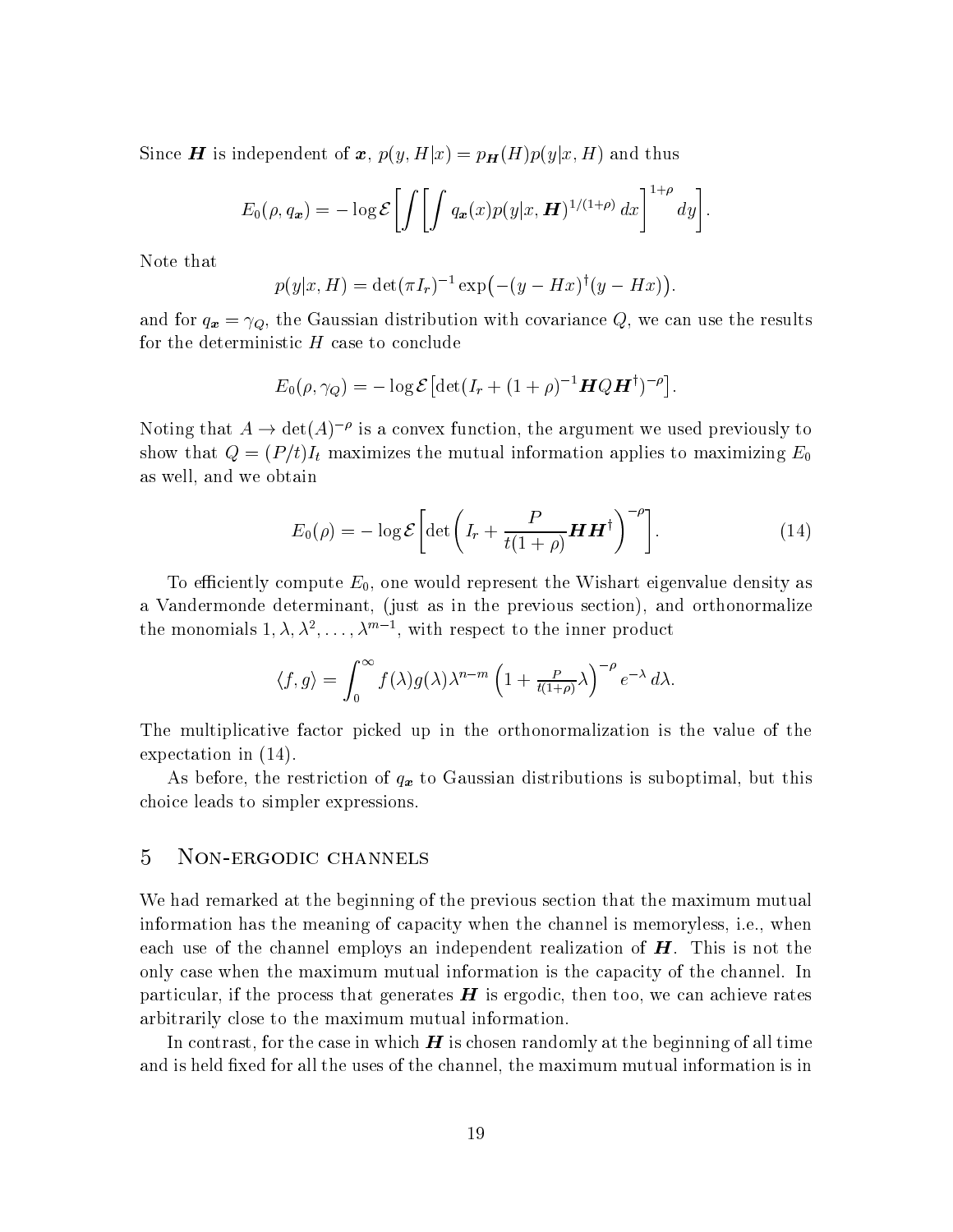general not equal to the channel capacity In this section we will focus on such a case when the entries of  $H$  are i.i.d., zero-mean circularly symmetric complex Gaussians with  $\mathcal{E}[|\boldsymbol{h}_{ij}|^2]=1$ , the same distribution we have analyzed in the previous section.

#### 5.1 CAPACITY

In the case described above, the Shannon capacity of the channel is zero: however small the rate we attempt to communicate at, there is a non-zero probability that the realized  $H$  is incapable of supporting it no matter how long we take our code length. On the other hand one can talk about a tradeoff between *outage probability* and supportable rate  $\mathcal{N} \setminus \Omega$  . The rate  $\mathcal{N}$  and  $\mathcal{N}$  and  $\mathcal{N}$  and  $\mathcal{N}$  and  $\mathcal{N}$  and  $\mathcal{N}$  and  $\mathcal{N}$  and  $\mathcal{N}$  and  $\mathcal{N}$  and  $\mathcal{N}$  and  $\mathcal{N}$  and  $\mathcal{N}$  and  $\mathcal{N}$  and  $\mathcal{N$ such that for any rate less than R and any  $\delta$  there exists a code satisfying the power constraint P for which the error probability is less than  $\delta$  for all but a set of H whose total probability is less than PoutR-PoutR-PoutR-PoutR-PoutR-PoutR-PoutR-PoutR-Pou

$$
P_{\text{out}}(R, P) = \inf_{\substack{Q: Q \ge 0 \\ \text{tr}(Q) \le P}} \mathcal{P}(\Psi(Q, \boldsymbol{H}) < R) \tag{15}
$$

where

$$
\Psi(Q,\boldsymbol{H})=\log\det(I_r+\boldsymbol{H}Q\boldsymbol{H}^\dagger).
$$

This approach is taken in a similar problem in a similar problem in a similar problem in a similar problem in a

In this section, as in the previous section we will take the distribution of  $H$ to be such that the entries of  $\bm{H}$  are independent zero-mean Gaussians, each with independent real and imaginary parts with variance  $1/2$ .

 $\Delta$  ample  $\sigma$ . Consider  $t = 1$ , in this case, it is clear that the  $Q = T$  is optimal. The outage probability is then

$$
\mathcal{P}\bigl(\log\det(I_r+ \bm{H} P \bm{H}^\dagger)
$$

Since  $\mathbf{H}^\dagger \mathbf{H}$  is a  $\chi^2$  random variable with 2r degrees of freedom and mean r, we can compute the outage probability as

$$
P_{\text{out}}(R, P) = \frac{\gamma(r, (e^R - 1)/P)}{\Gamma(r)},\tag{16}
$$

where  $\gamma(a,x)$  is the incomplete gamma function  $\int_0^x u^{a-1}e^{-u} du$ . Let  $\psi(P,\epsilon)$  be the value of  $R$  that satisfies

$$
\mathcal{P}(\Psi(P, \mathbf{H}) \le R) = \epsilon. \tag{17}
$$

Figure shows P- as a function of r for various values of and P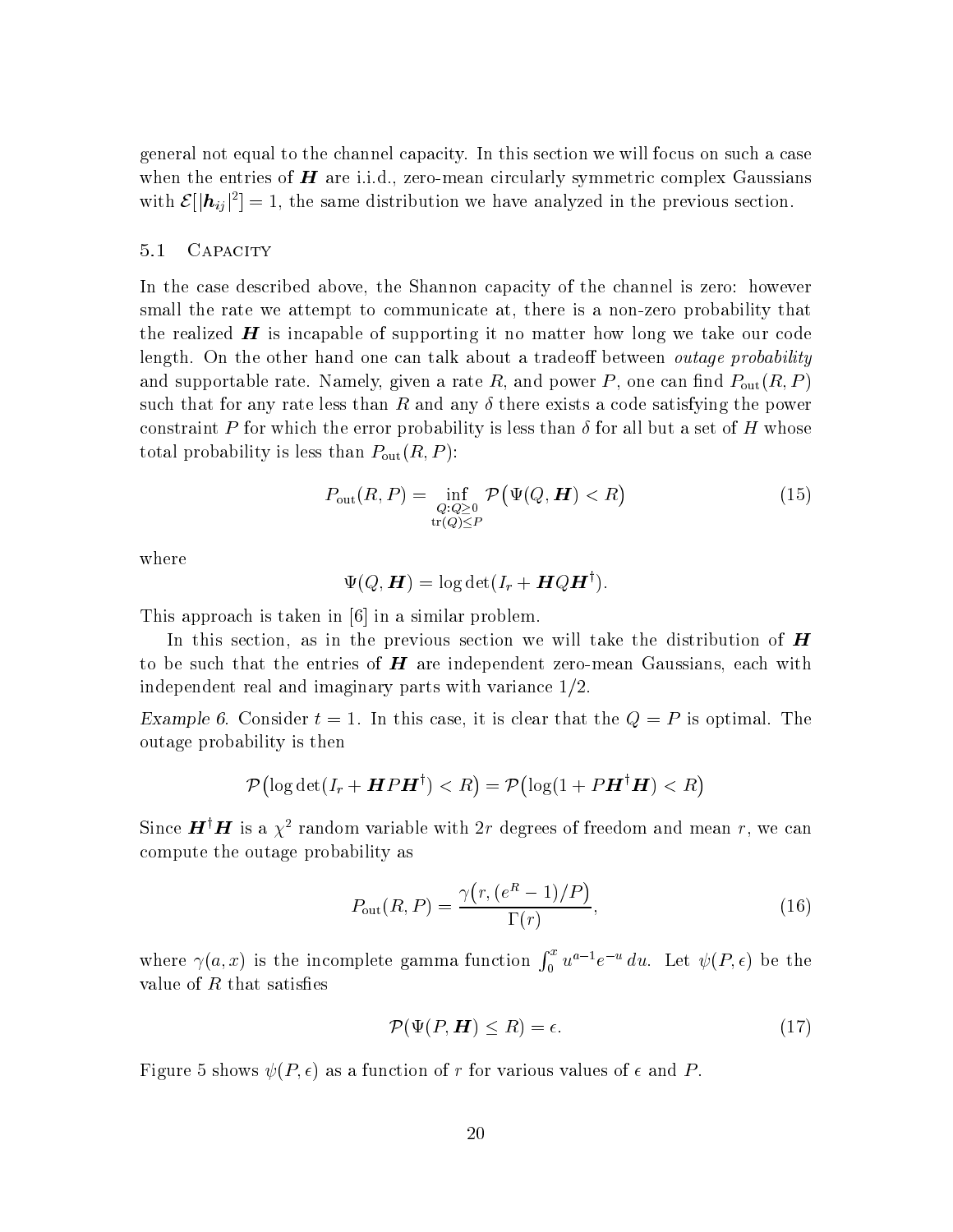

 $\psi(I, \epsilon)$  vs. Fat  $t = 1$  for various values of P and  $\epsilon$ . He call that  $\psi(I, \epsilon)$  is the highest rate for which the outage probability is less than Each set of curves correspond to the <sup>P</sup> indicated below it Within each set the curves correspond-In descending order, to  $\epsilon = 10^{-7}$ ,  $10^{-7}$ ,  $10^{-7}$ ,  $10^{-7}$ .

Figure The capacity for t - as dened by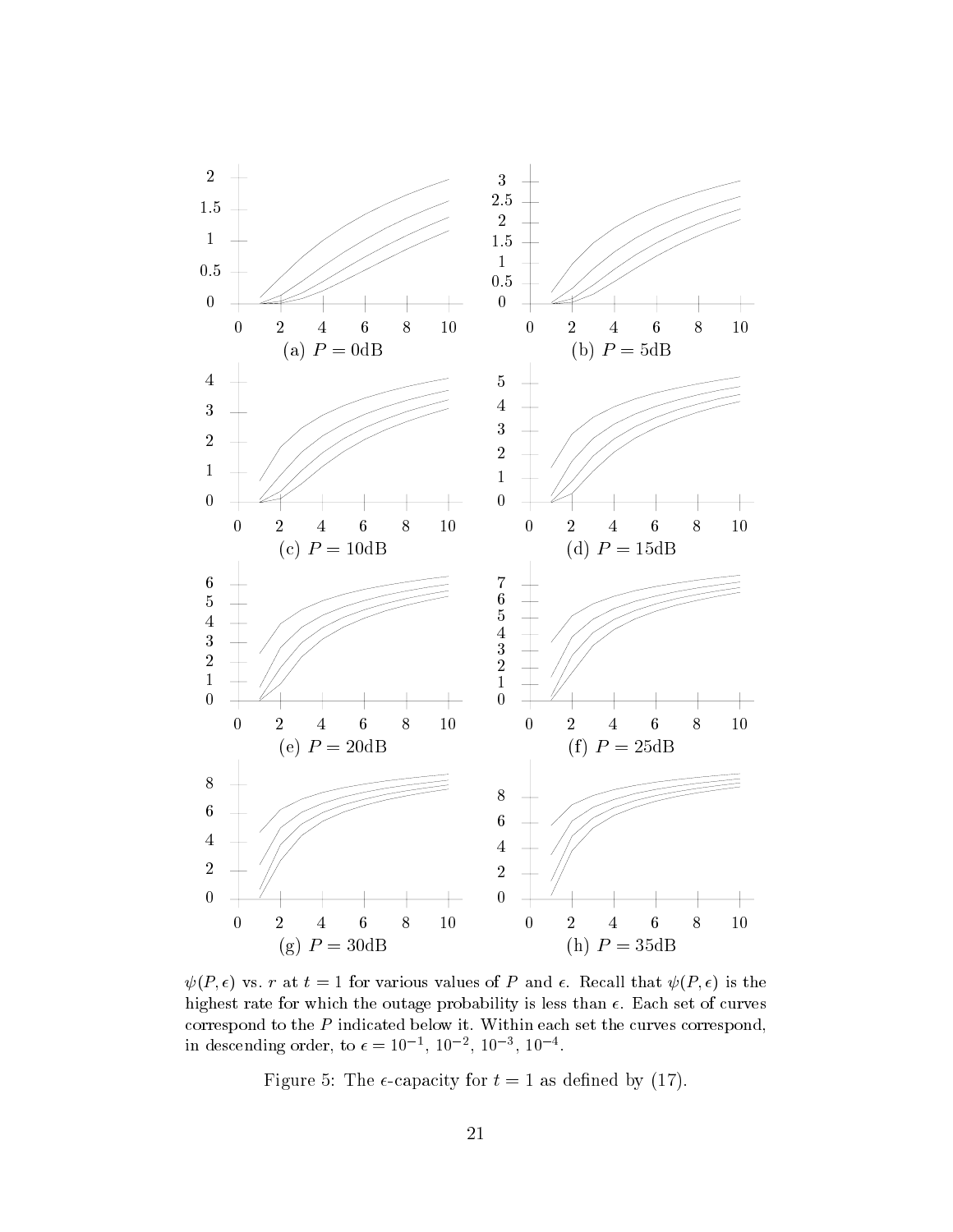Note that by Lemma 5 the distribution of  $HU$  is the same as that of  $H$  for unitary U. Thus, we can conclude that

$$
\Psi(UQU^\dagger, \bm{H})
$$

has the same distribution as  $\pm \{ \psi, \pm \pi \}$ ,  $\pm \frac{1}{2}$  and coming  $\psi$  as distribution  $\psi$ , we can restrict our attention to diagonal Q

The symmetry in the problem suggests the following conjecture.

CONJECTURE. The optimal  $Q$  is of the form

$$
\frac{P}{k} \operatorname{diag}(\underbrace{1, \ldots, 1}_{k \text{ ones}}, \underbrace{0, \ldots, 0}_{t-k \text{ zeros}})
$$

for some  $\kappa = 1, \ldots, \iota$ . The value of  $\kappa$  depends on the rate. Higher the rate  $\mu$ .e., higher the outage probability), smaller the  $k$ .

As one shares the power equally between more transmitters, the expectation of  $\Psi$ increases, but the tails of its distribution decay faster. To minimize the probability of outage, one has to maximize the probability mass of  $\Psi$  that lies to the right of the rate of interest. If one is interested in achieving rates higher than the expectation of  $\Psi$ , then it makes sense to use a small number of transmitters to take advantage of the slow decay of the tails of the distribution of  $\Psi$ . Of course, the corresponding outage probability will still be large (larger than  $\frac{1}{2}$ , say).

 $\text{Example 1.}$  Consider  $r = 1$ . Writh the conjecture above, it sumes to compute  $\mathcal{P}(\Psi((P/t)I_t, H))$  $(P/t)I_t$ ,  $H$ )  $\langle R \rangle$  for all values of t; if the actual number of transmitters is, say, the the outside the minimum of the minimum of the minimum of the probabilities for the probabilities for the p As in Example 6 we see that  $H H$  is a  $\chi\texttt{^-}$  statistic with  $2t$  degrees of freedom and mean  $t$ , thus

$$
\mathcal{P}(\Psi((P/t)I_t, \boldsymbol{H}) \leq R) = \frac{\gamma(t, t(e^R - 1)/P)}{\Gamma(t)}.
$$

Figure 6 shows this distribution for various values of t and  $P$ . It is clear from the figure that large t performs better at low R and small t performs better at high  $R$ , in keeping with the conjecture As in Example let P- be the value of R satisfying

$$
\mathcal{P}\big(\Psi\big((P/t)I_t, \boldsymbol{H}\big) \le R\big) = \epsilon. \tag{18}
$$

 $F_{\rm eff}$  for values of  $F_{\rm eff}$  for values of  $P_{\rm eff}$  and  $F_{\rm eff}$  and  $F_{\rm eff}$  and  $F_{\rm eff}$  and  $F_{\rm eff}$  and  $F_{\rm eff}$  and  $F_{\rm eff}$  and  $F_{\rm eff}$  and  $F_{\rm eff}$  and  $F_{\rm eff}$  and  $F_{\rm eff}$  and  $F_{\rm eff}$  and  $F_{\rm eff}$  and  $F_{\rm eff$ considered in the figure, using all available transmitters is always better than using a subset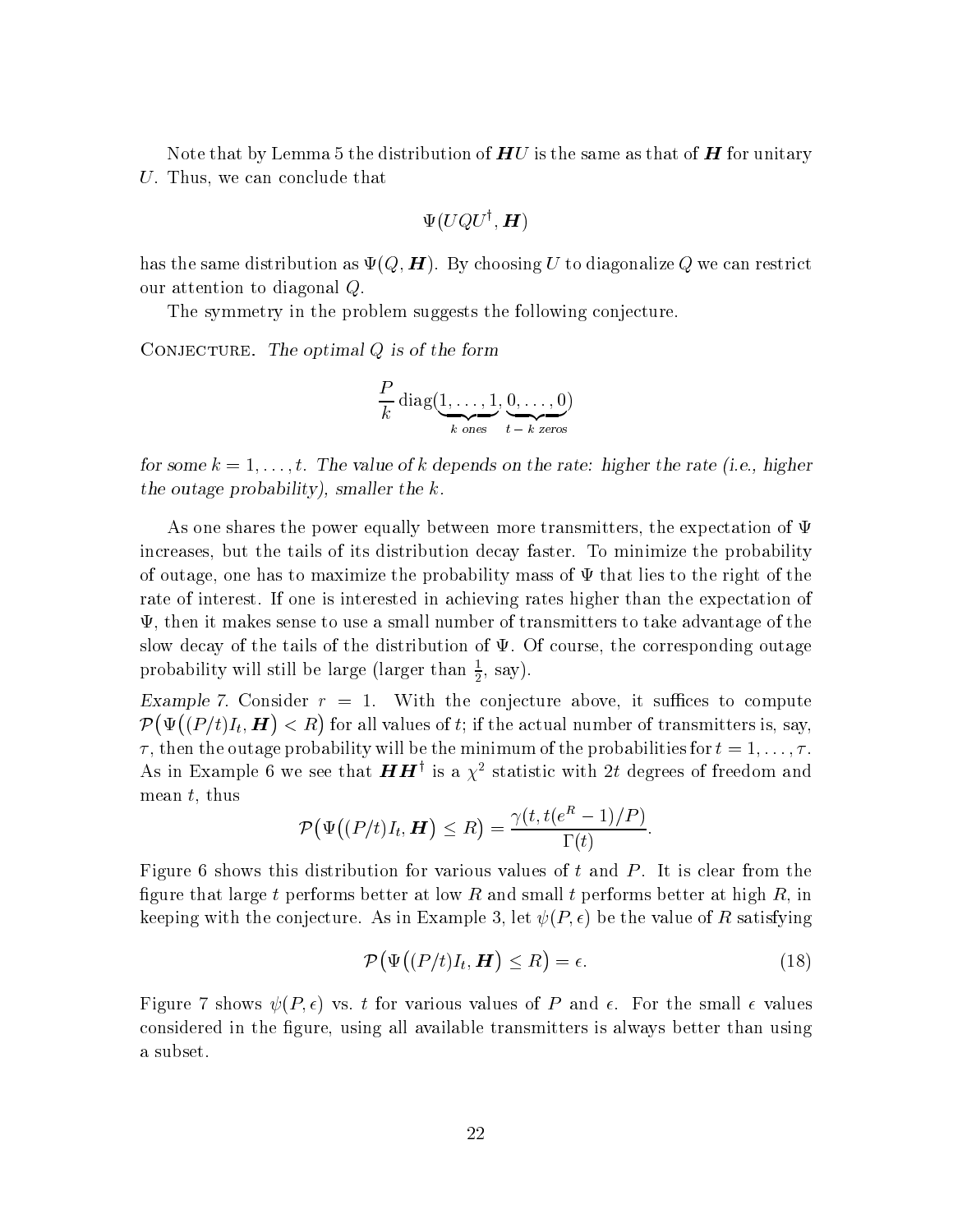

 $\mathcal{P}\left(\Psi\left(P/t\right)I_{t},\boldsymbol{H}\right)\leq R\right)$  vs.  $R$  for ranger is the second contract of the second second second and second the second second second second second second second second second second second second second second second second second second second second second se vs.  $R$  for various values of  $P$  and  $t$ . Each set of curves corresponds to the <sup>P</sup> indicated below it Within each set- the curves correspond-In the order of increasing sharpness, to  $t = 1, 2, 0, 4, 0, 0, 1, 0, 7, 10$  and roo.

Figure 6: Distribution of  $\Psi((P/t)I_t, H)$  for  $r = 1$ .  $\mathcal{L}$  and the contract of the contract of the contract of the contract of the contract of the contract of the contract of the contract of the contract of the contract of the contract of the contract of the contract of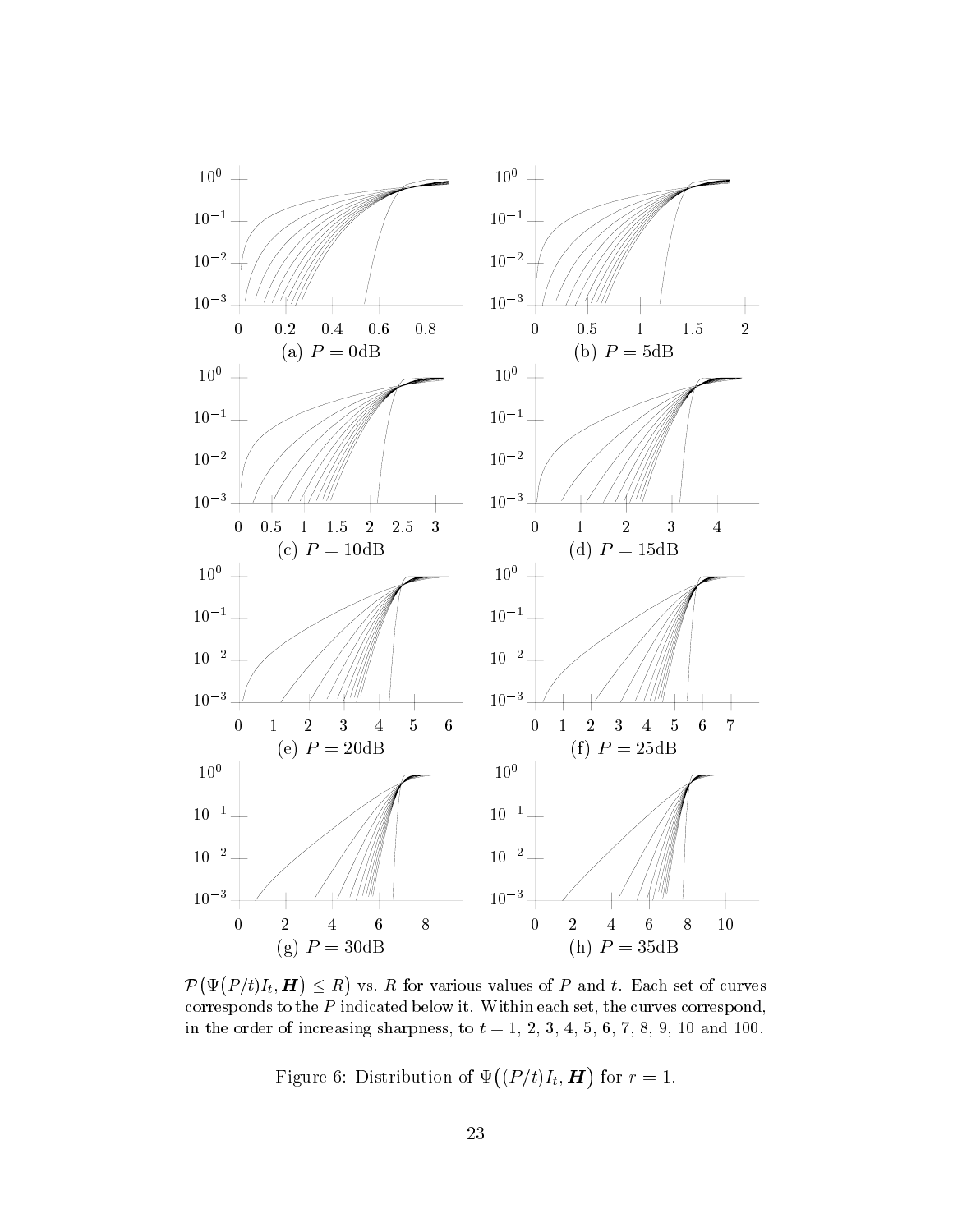

 $\psi$  (2 for value values) of  $P$  and  $\psi$  and  $\psi$  and  $\psi$  and  $\psi$  and  $\psi$  and  $\psi$  and  $\psi$  and  $\psi$ rate for which the outage probability remains less than Each set of curves corresponds to the <sup>P</sup> indicated below it Within each set the curves correspond-In descending order, to  $\epsilon = 10^{-7}$ ,  $10^{-7}$ ,  $10^{-7}$ ,  $10^{-7}$ .

Figure The capacity for r - as dened by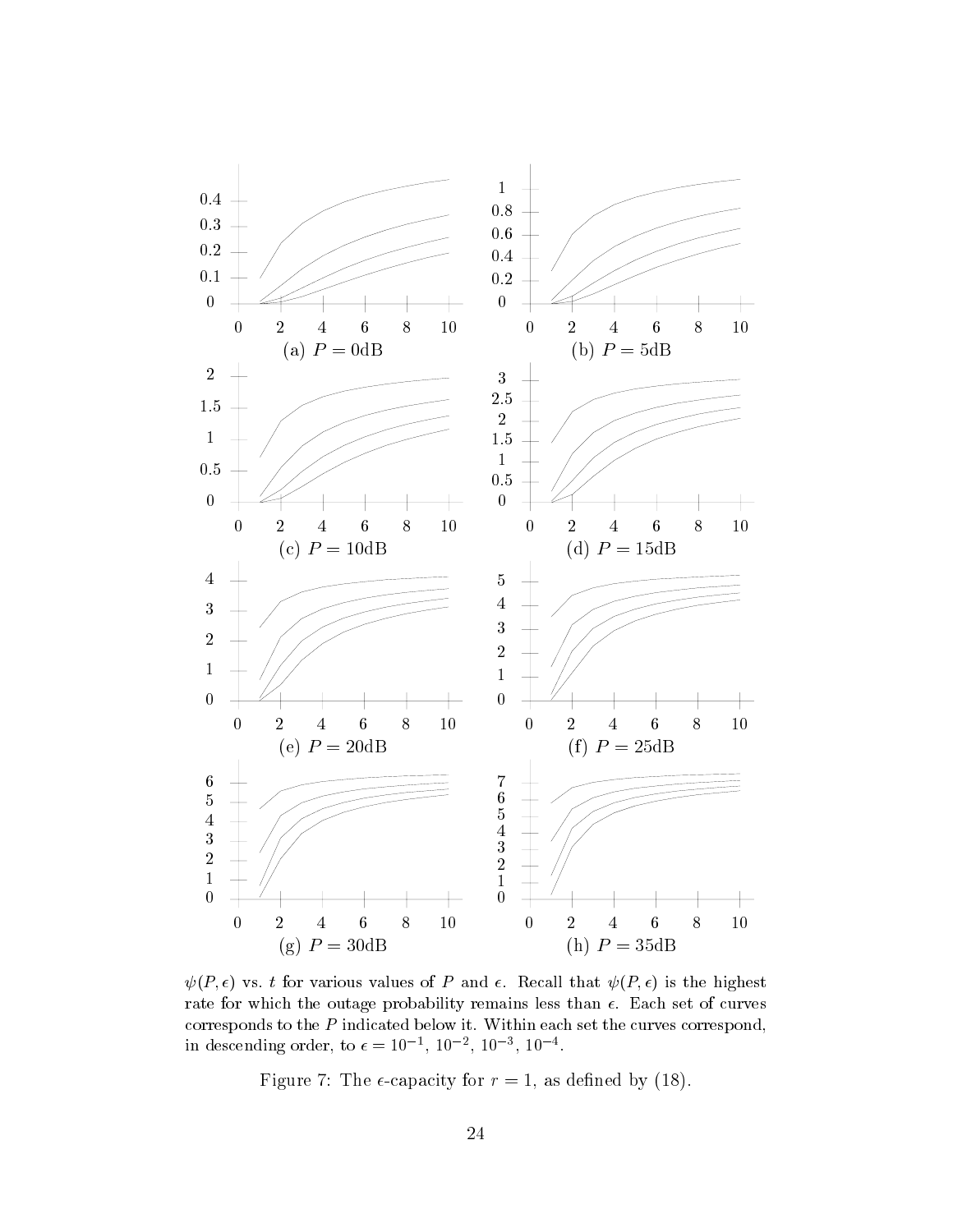## Multiaccess Channels

Consider now a number of transmitters, say  $M$ , each with t transmitting antennas, and each subject to a power constraint  $P$ . There is a single receiver with r antennas. The received signal  $y$  is given by

$$
\boldsymbol{y} = \left[ \boldsymbol{H}_1 \ldots \boldsymbol{H}_M \right] \begin{bmatrix} \boldsymbol{x}_1 \\ \vdots \\ \boldsymbol{x}_M \end{bmatrix} + \boldsymbol{n}
$$

where  $x_m$  is the signal transmitted by the  $m<sup>th</sup>$  transmitter, n is Gaussian noise as in (1), and  $\boldsymbol{H}_m,$   $m=1,\ldots,M$  are  $r \times t$  complex matrices. We assume that the receiver knows all the  $\boldsymbol{H}_{m}$ 's, and that these have independent circularly symmetric complex Gaussian entries of zero mean and unit variance The multiuser capacity for this communication scenario can be evaluated easily by exploting the nature of the solution to the single user scenario discussed above Namely since the capacity achieving distribution for the single user scenario yields an i.i.d. solution for each antenna, that the users in the multiuser scenario cannot cooperate becomes immaterial A rate  $\alpha$  and  $\alpha$  and  $\alpha$  achieves achieve if the action of  $\alpha$  and  $\alpha$  and  $\alpha$  action of  $\alpha$ 

$$
\sum_{i=1}^{m} R_{[i]} \leq C(r, mt, mP), \quad \text{for all } m = 1, \dots, M
$$

 $\lambda = \pm 1$  is the rate rate vector from the rate vector from the small  $\Omega$  . In the small  $\Omega$ est and Ca- b- P is the single user a receiver b transmitter capacity under power constraint P

#### $\overline{7}$ **CONCLUSION**

The use of multiple antennas will greatly increase the achievable rates on fading channels if the channel parameters can be estimated at the receiver and if the path gains between different antenna pairs behave independently. The second of these requirements can be met with relative ease and is somewhat technical in nature. The first requirement is a rather tall order, and can be justified in certain communication scenarios and not in others. Since the original writing of this monograph in late 1994 and early 1995, there has been some work in which the assumption of the availability of channel state information is replaced with the assumption of a slowly varying channel, see e.g.,  $[7]$ .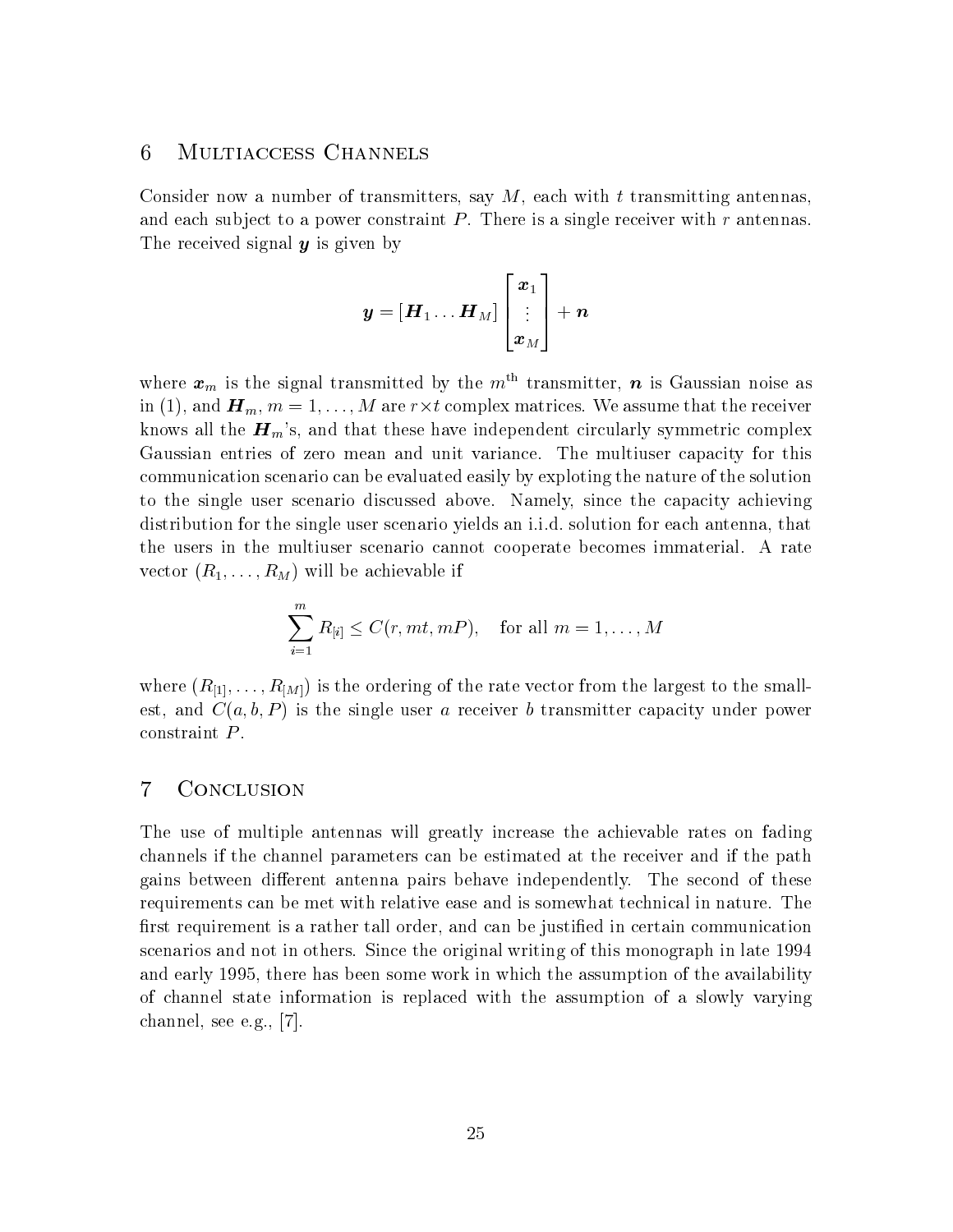## **APPENDIX**

**THEOREM.** Given *m* functions  $\varphi_1, \ldots, \varphi_m$ , orthonormal with respect to  $\Gamma$ , i.e.,

$$
\int \varphi_i(\lambda)\varphi_j(\lambda) dF(\lambda) = \delta_{ij},
$$

let

$$
D_k(\lambda_1,\ldots,\lambda_k) = \begin{bmatrix} \varphi_1(\lambda_1) & \ldots & \varphi_1(\lambda_k) \\ \vdots & & \vdots \\ \varphi_m(\lambda_1) & \ldots & \varphi_m(\lambda_k) \end{bmatrix}
$$

and  $A_k(\lambda_1,\ldots,\lambda_k)=D_k(\lambda_1,\ldots,\lambda_k)D_k(\lambda_1,\ldots,\lambda_k)$ . I nen

$$
\int \det (A_k(\lambda_1,\ldots,\lambda_k)) dF(\lambda_k) = (m-k+1) \det ((A_{k-1}(\lambda_1,\ldots,\lambda_{k-1})).
$$
 (19)

*Proof.* Let  $\Psi(\lambda) = |\varphi_1(\lambda), \ldots, \varphi_m(\lambda)|$ . Then the  $(i, j)$ th element of  $A_k(\lambda_1, \ldots, \lambda_k)$  is  $\Phi(\lambda_i)^{\dagger} \Phi(\lambda_j)$ . Note that  $\int \Phi(\lambda)^{\dagger} \Phi(\lambda) dF(\lambda) = m$  and  $\int \Phi(\lambda) \Phi(\lambda)^{\dagger} dF(\lambda) = I_m$ . By the definition of the determinant

$$
\det(A_k(\lambda_1,\ldots,\lambda_k))=\sum_{\alpha}(-1)^{\operatorname{per}(\alpha)}\textstyle{\prod_{i=1}^k}\Phi(\lambda_i)^\dagger\Phi(\lambda_{\alpha_i})
$$

where the sum is over all permutations  $\alpha$  of  $\{1,\ldots,k\}$ . Let us separate the summation over into k summations those for which j - k j - --k and consider each sum in turn. For the j<sup>th</sup> sum,  $j = 1, ..., k - 1$ ,  $\alpha_j = k$  for  $j \neq k$ . For such an  $\alpha$ we can define  $\beta$  as  $\beta_i = \alpha_i$  for  $i \neq j, k$ , and  $\beta_i = \alpha_k$ . Note that  $\beta$  ranges over all permutations of  $\{1,\ldots,k-1\}$  and that  $\text{per}(\beta)$  differs from  $\text{per}(\alpha)$  by 1.

$$
\sum_{\alpha:\alpha_j=k}(-1)^{\text{per}(\alpha)}\prod_{i=1}^k\Phi(\lambda_i)^{\dagger}\Phi(\lambda_{\alpha_i})
$$
\n
$$
=\sum_{\alpha:\alpha_j=k}(-1)^{\text{per}(\alpha)}\left(\prod_{i\neq j,k}\Phi(\lambda_i)^{\dagger}\Phi(\lambda_{\alpha_i})\right)\Phi(\lambda_j)^{\dagger}\Phi(\lambda_{\alpha_j})\Phi(\lambda_k)^{\dagger}\Phi(\lambda_{\alpha_k})
$$
\n
$$
=-\sum_{\beta}(-1)^{\text{per}(\beta)}\left(\prod_{i\neq j}\Phi(\lambda_i)^{\dagger}\Phi(\lambda_{\beta_i})\right)\Phi(\lambda_j)^{\dagger}\Phi(\lambda_k)\Phi(\lambda_k)^{\dagger}\Phi(\lambda_{\beta_j}).
$$

Integrating over  $\lambda_k$ , and recalling  $\int \Phi(\lambda) \Phi(\lambda) d\lambda = I_m$ ,

$$
\int \sum_{\alpha:\alpha_j=k} (-1)^{\text{per}(\alpha)} \prod_{i=1}^k \Phi(\lambda_i)^{\dagger} \Phi(\lambda_{\alpha_i}) dF(\lambda_k) = -\sum_{\beta} (-1)^{\text{per}(\beta)} \prod_{i=1}^{k-1} \Phi(\lambda_i)^{\dagger} \Phi(\lambda_{\beta_i})
$$
  
=  $-\det(A_{k-1}(\lambda_1,\ldots,\lambda_{k-1}))$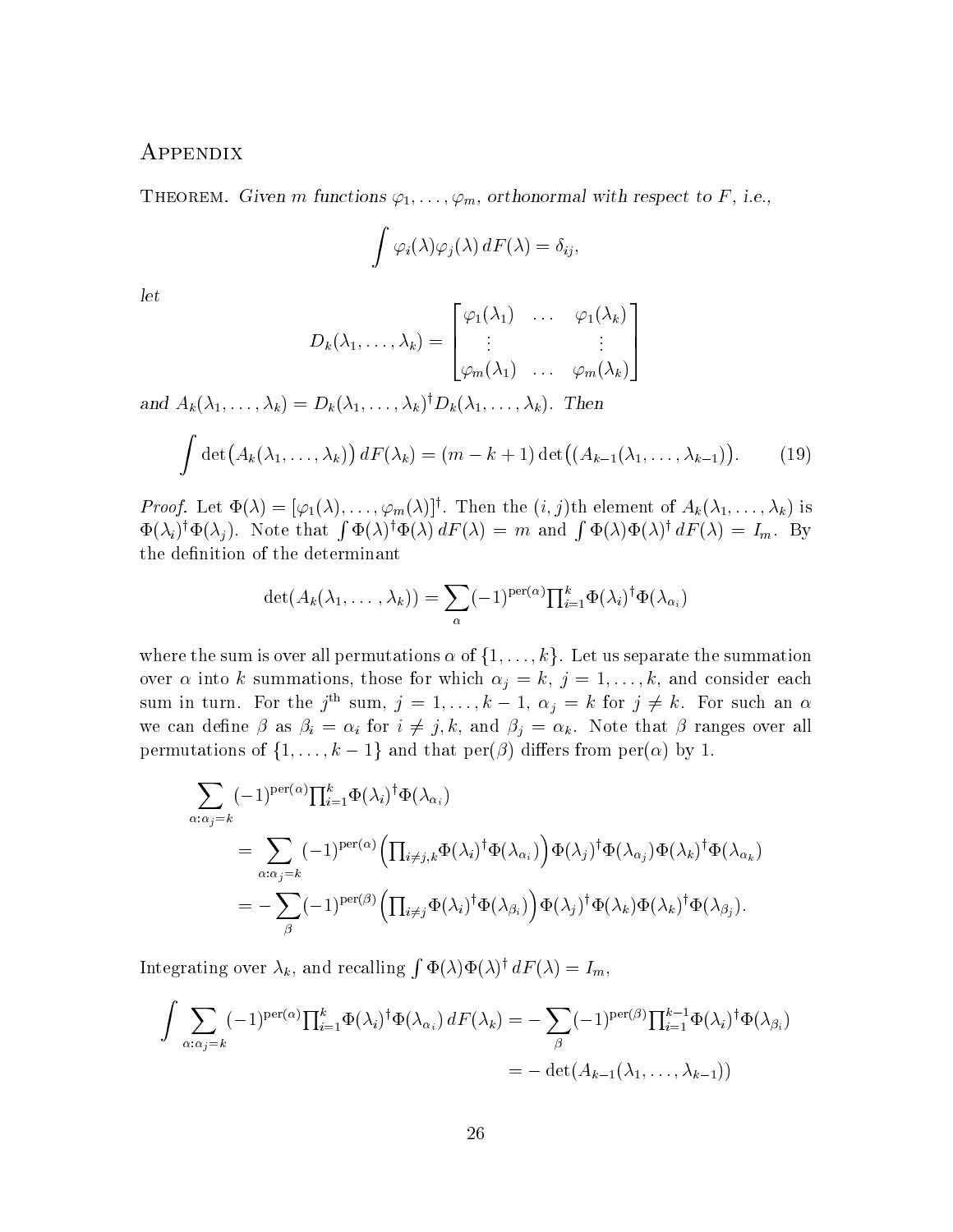So, the contribution of the first  $k-1$  sums to the integral in (19) is  $-(k-1) \det(A_{k-1})$ . For the last sum  $\alpha_k = k$ . Define  $\beta$  as  $\beta_i = \alpha_i$  for  $i \neq k$ . As before  $\beta$  ranges over the permutations of  $\{1,\ldots,k-1\}$ , but now  $\text{per}(\beta) = \text{per}(\alpha)$ .

$$
\sum_{\alpha:\alpha_k=k}(-1)^{\text{per}(\alpha)}\prod_{i=1}^k\Phi(\lambda_i)^{\dagger}\Phi(\lambda_{\alpha_i})=\sum_{\beta}(-1)^{\text{per}(\beta)}\left(\prod_{i=1}^{k-1}\Phi(\lambda_i)^{\dagger}\Phi(\lambda_{\beta_i})\right)\Phi(\lambda_k)^{\dagger}\Phi(\lambda_k).
$$

Integrating over  $\lambda_k$ , and recalling  $\int \Phi(\lambda)^\dagger \Phi(\lambda) dF(\lambda) = m$ ,

$$
\int \sum_{\alpha:\alpha_k=k} (-1)^{\text{per}(\alpha)} \prod_{i=1}^k \Phi(\lambda_i)^{\dagger} \Phi(\lambda_{\alpha_i}) dF(\lambda_k) = m \sum_{\beta} (-1)^{\text{per}(\beta)} \prod_{i=1}^{k-1} \Phi(\lambda_i)^{\dagger} \Phi(\lambda_{\beta_i})
$$

$$
= m \det(A_{k-1}(\lambda_1, \dots, \lambda_{k-1}))
$$

And so, the contribution of the last sum to the integral in (19) is  $m \det(A_{k-1})$ . The result now follows by adding the two contributions  $\Box$ 

#### Acknowledgements

I would like to thank S. Hanly, C. Mallows, J. Mazo, A. Orlitsky, D. Tse and A. Wyner for helpful comments and discussions

#### **REFERENCES**

Z za zapisani koji se na vysokov na vysokov na vysokov na vysokov na vysokov na vysokov na vysokov na vysokov n

- R G Gallager Information Theory and Reliable Communication New York John Wiley & Sons, 1968.
- A T James Distributions of matrix variates and latent roots derived from normal samples," Annals of Mathematical Statistics, vol.  $35$ , pp.  $475-501$ ,  $1964$ .
- A Edelman Eigenvalues and Condition Numbers of Random Matrices PhD thesis Department of Mathematics Massachusetts Institute of Technology Cam bridge,  $MA$ , 1989.
- I S Graduate Table of Table Table of I M Ryzhold Table of I M Ryzhik Table of I M Ryzhold Series And Products N York: Academic Press, corrected and enlarged ed., 1980.
- J W Silverstein Strong Convergence of the Empirical Distribution of Eigenval ues of Large Dimensional Random Matrices," Journal of Multivariate Analysis, vol.  $55$ , pp  $331-339$ ,  $1995$ .